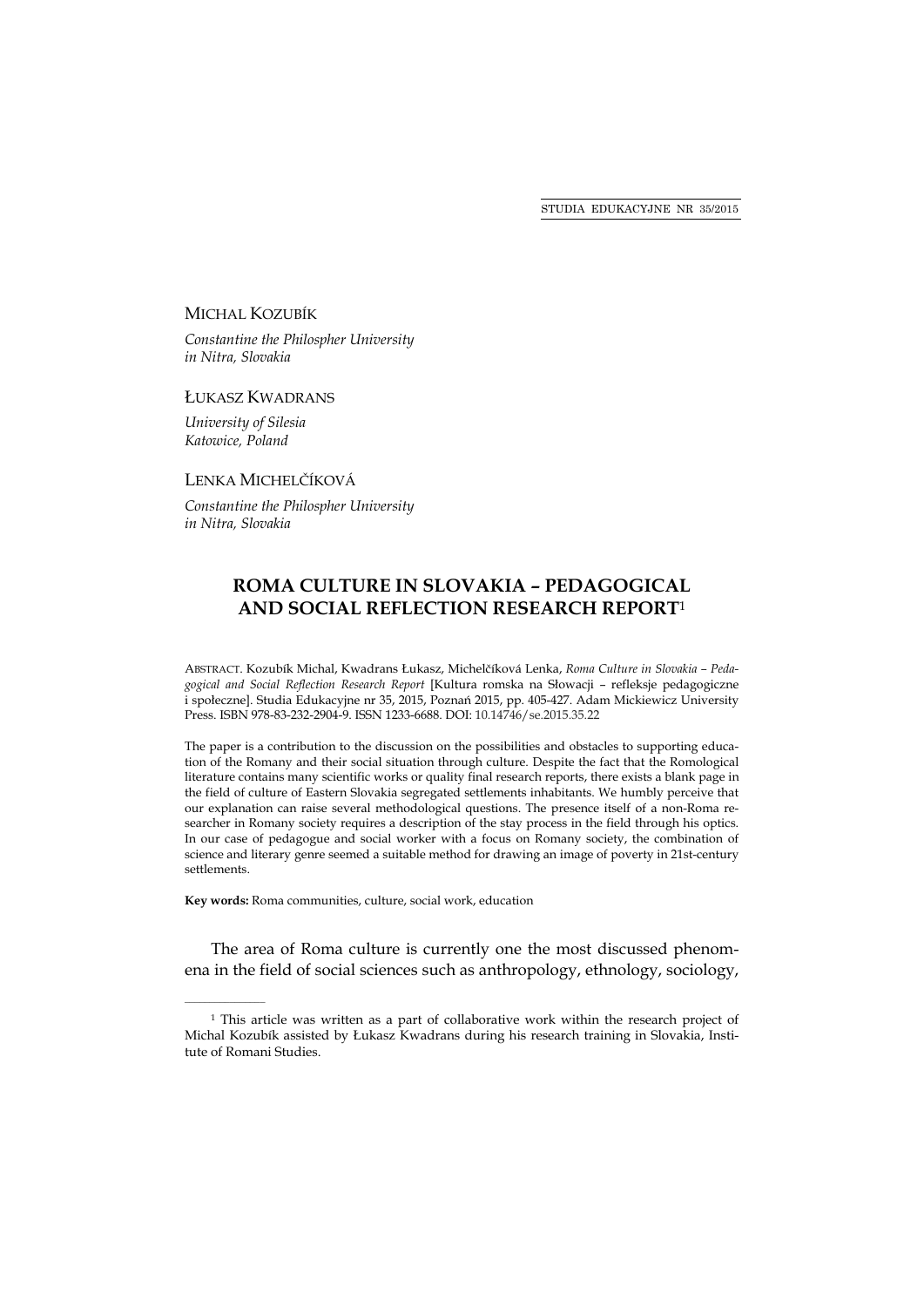pedagogy or social work. However, it is also examined by separate disciplines such as gypsiology/ciganology (the term used mainly by experts of Hungarian, Czech, Polish and other origins), or romology, or romalogy. The latter two areas of focus are the most pertracted in the local conditions. The opinions on the theoretical background and research practices of both sectors vary among experts and there does not exist a clear consensus. In Slovakia, however, a sort of a vague ʻconstruct' prevails, which lacks a hallmark of scientism. It is therefore unclear who is ʻauthorized' to comment on the topic. Whatever representative of a diverse scientific field writes about Roma culture, he/she should keep in mind the mistakes often made by different authors. Among the well-known critics of the normative works about the Roma culture we can mention a Czech anthropologist Marek Jakoubek2, who has even defined the ʻseven deadly sins of multiculturalism', which the authors commit while dealing with Romany culture: 1) they believe in the existence of races, which means in the possibility of classification of members of Homo Sapiens Sapiens on the basis of heritable genetic material into appropriate groups; 2) they consider the culture to be heritable biological quality; 3) they substitute culture for cultivation (they see culture only as the so-called ʻhigher' culture perceived axiologically – e.g . theatre, film, dance, art, etc.); 4) only the bearers of the culture are considered to be the best experts; 5) they confuse the membership in the culture with a declaration of identity (which is in this case the declaration of a specific ideology that can not be confused with the culture); 6) ethnic group and community of bearers of a certain culture are identical (i.e. that each group has ʻits own culture'); 7) they believe in the objective existence of the Romany (as a substantially defined group of human bodies). The presented sins, which several scientific studies unfortunately contain even today, have been the object of expert discussions. To avoid fundamental mistakes in our work, it was of primary importance to define the basic term culture. We can consider Tylor's definition of culture dating from 18713, which is seen as a starting point of similarly oriented works, to be constant and still current. He perceives culture or civilization as a complex whole, which includes knowledge, belief, art, law, morals, custom and any other capabilities and habits which man has adopted as a member of society. His explanation of the term is also assumed  $\sim$   $\sim$   $\sim$   $\sim$ 

<sup>2</sup> M. Jakoubek, *Cikáni a etnicita,* [Gypsies and ethnicity], Praha 2008, p. 403; M. Jakoubek, *Tradiční romská kultura,* [Traditional Roma culture], [in:] *Romské osady na východnom Slovensku z hľadiska terénneho antropologického výskumu 1999-2005,* [Roma settlements in eastern Slovakia in terms of field anthropological research 1999-2005], eds M. Jakoubek, T. Hirt, Bratislava 2008, p. 718-721.

<sup>3</sup> E.B. Tylor, *Primitive culture: Researchers into the Development of Mythology, Philosophy, Religion, Art, and Custom*, vol. 1, London 1871.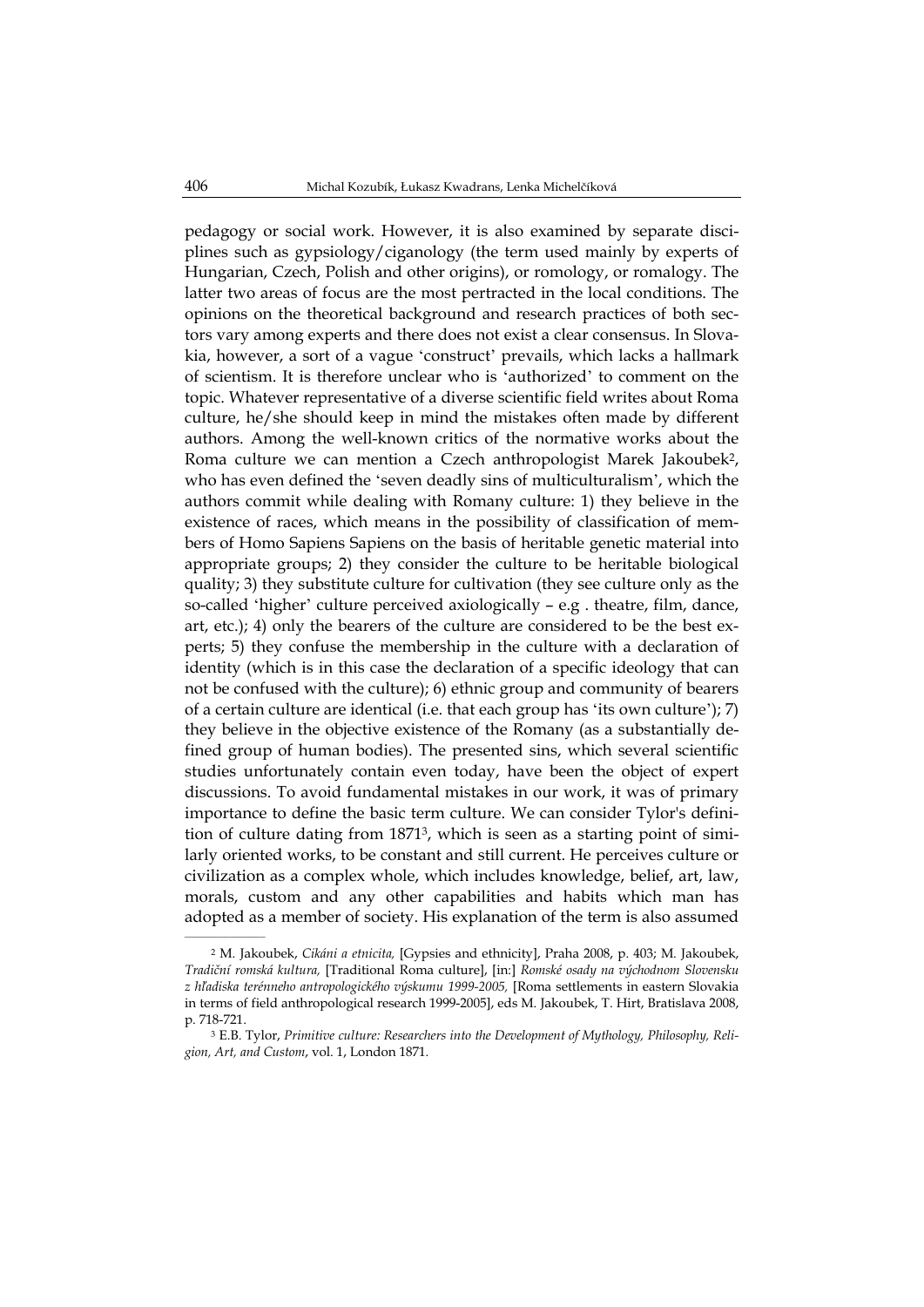by well-known current representatives of anthropology Soukup4 or Jakoubek with Hirt5. Even Tylor himself considers the definition as ethnographic and it is also one of the reasons why we have decided for its application as well. Within the discourse we have deliberately omitted the term ethnicity, which blurs the debate about culture.

## **Roma Culture in the light of research**

The research of the traditional elements of Roma culture cannot be done ʻat the table'. The history of famous anthropological works records the study of culture even on distance in the famous Benedict's work<sup>6</sup>, but in our case we have chosen fieldwork in the environment of the settlements of Eastern Slovakia. Our aim has not been the exploration of the type ʻa gadjo explores the Romany in the tube'. The examination of classes of cultural phenomena in a given environment requires not only considerable knowledge from social science disciplines, but also a personal dedication, a kind of 'jilo' (from Romani language heart, author's note) of the researcher. We believe that we can be successful only if we are the least influenced by stereotypes and prejudices, we have no problem to shake hands, or to eat and drink from the same dishes as the poor in the settlements. It is necessary to spend some time directly in the settlement, which can bring us new dimensions of knowledge.

In addition to defining culture itself, another area of research, which is the object of frequent disputes in works dealing with the Romany, may be introduced in form of a question: Who can be considered as a Romany within the field data collection?

In past years, the estimates of the actual number of the Romany differed significantly. This varied in the range from 350,000 to 600,000. The number of the Romany in Slovakia, according to the last census which was conducted within the project Atlas of Roma Communities (2013)7, is 402,840. In the above monitoring, the Romany represent 7.5% of the total population in Slovakia. Within the data collection we have worked with so-called credited

<sup>4</sup> V. Soukup, *Přehled antropologických teorií kultury*, [Overview of anthropological theories of culture], Praha 2000.

<sup>5</sup> M. Jakoubek, T. Hirt, *Romské osady na východnom Slovensku z hľadiska terénneho antropologického výskumu 1999-2005*, [Roma settlements in eastern Slovakia in terms of field anthropological research 1999-2005], Bratislava 2008.

<sup>6</sup> R.F. Benedict, *The Chrysanthemum and the Sword. Patterns of Japanese Culture*, Cleveland 1967.

<sup>7</sup> http://www.minv.sk/?atlas\_2013 [26.05.2015].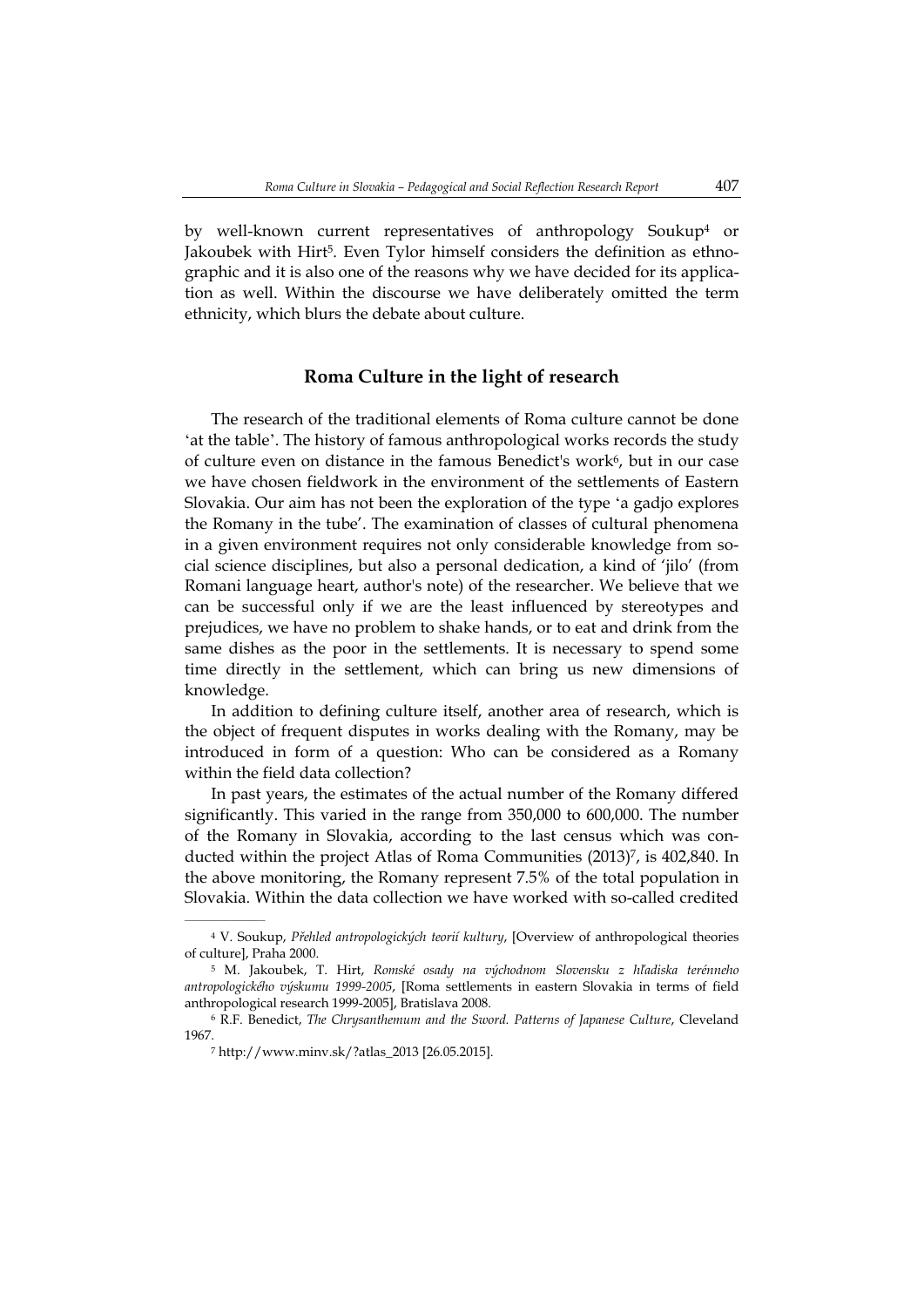ethnicity, i.e. citizens who do not register to their nationality were identified as the Romany. They were labelled by the employees of the municipality, mayors and field social workers. This labelling is however used frequently in the surveys. Although this is teetering on the edge of ethics, it is necessary to admit that if we worked with the declared identity to the Roma national minority in a given census, again we could only get a distorted final number. In this case, lesser evil has been chosen. So how to get ʻout of round'?

Jakoubek and Hirt<sup>8</sup> offer us one of the most comprehensive explanations. They distinguish so-called popular and analytical models on the basis of which the authors perceive the Romany. The popular model works in research practice with persons who possess certain characteristics in appearance and it is assumed that whoever looks like Romany, he is automatically considered a bearer of Roma culture. It is also accepted as a fact that he also identifies with the Roma identity. However, the actual physical appearance cannot be the determining factor. Unfortunately, not only the general public, but often the experts writing about the Romany perceive them ʻpopularly' like this. According to the aforementioned authors, we do not necessarily have to abandon this model. In the Central European territory, which is characterized by a reduced ability to perceive the contradiction comprehensively, it is necessary (at least for now) to take this model into account.

According to the presented opinions, the physical characteristics, acquired cultural competences and national identity falsely overlap. In terms of the need for strategies by national, municipal and non-governmental institutions, as well as social research, it is needed to consistently distinguish the meaning of the word ʻRomany' according to the second approach – analytical model. In it, we distinguish multiple views to the fact how can the Romany be seen? The first group comprises the above-mentioned popular model of perception of the Romany. It is used in the labelling of people who possess certain characteristics in appearance – certain anthropological type (dark hair, brown skin, etc.), as well as a territorial segregation. In words of a laic: "Why should we be concerned if anyone is Romany or not. After all, everyone knows that it is a member of the minority." We can forgive the general public this erroneous assumption. The professional writings however require clear answers to the questions. The consequences can be serious. Remember the infamous affair of the ʻRoma history'. Another perception of the Romany can be seen as a bearer of culture of Roma settlements. According to this concept, the Romany is someone who is socialized to

<sup>8</sup> M. Jakoubek, T. Hirt, *Romské osady na východnom Slovensku z hľadiska terénneho antropologického výskumu 1999-2005*, [Roma settlements in eastern Slovakia in terms of field anthropological research 1999-2005].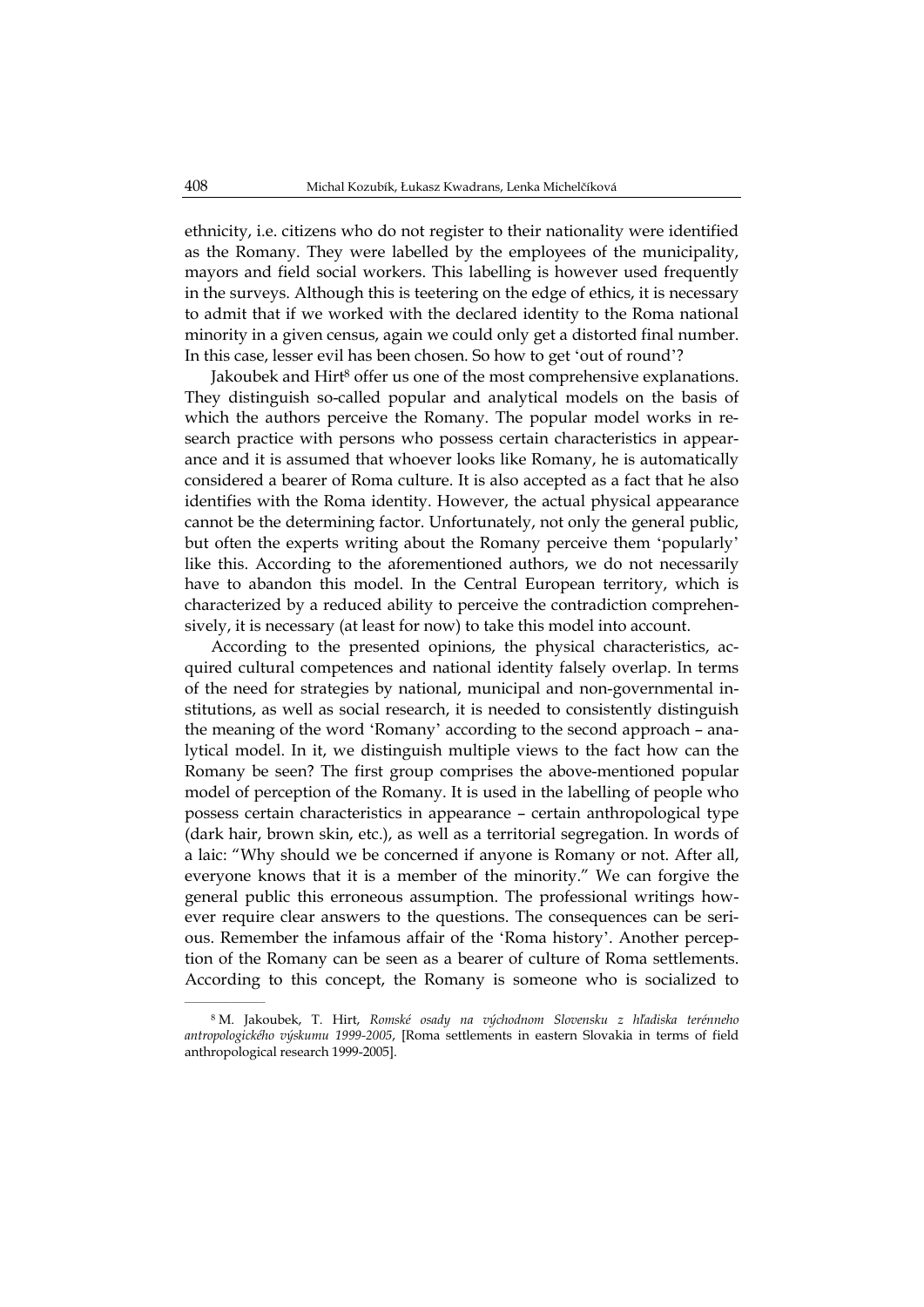a certain system of values, principles and norms practiced in the environment of segregated Roma communities. From our perspective, it is again the widespread cliché that is characterized by the testimony as: "I personally do not mind the Romany, only those maladjusted. How can a polite, civilized Romany feel if we are talking like this about the members of the same minority"? The last group is a Romany as a member of the Roma national minority. It is therefore a man who clearly declares his nationality and is considered a member of the community of persons – of Roma nation.

In our research, we have had enough time to talk with informants about their opinions and attitudes to Roma culture. Almost all of them openly proclaimed their membership and did not have any problem to talk about the individual cultural specifics. Some of the informants, however, did not express their own identity, or their testimony remained unclear. In the text, we will refer to them as to the residents of integrated, separated or segregated settlements. We have constantly kept in mind the ethics of scientific research, so we have sensitively considered any designation of the informants – people in different locations.

Despite the fact that, in the recent decades, several authors (Stojka, Pivoň, Jakoubek, Hirt, Horváthová, Augustini ab Hortis, Kozubik and others)9 have dealt with the topic of Roma culture in Slovakia, there does not exist a complex report (before year 2015) on the current forms of the traditional Roma culture.

We have decided to carry out an ethnographic research in this area, as a research style that uses a combination of different techniques and methods of data collection and evaluation. This research style can be defined as the study of people in their natural environment or ʻfield' using the methods describing the social perception and everyday reality. The very necessity of this style is a direct and active involvement of the researcher in this reality. In our case, it was a direct stay in a segregated and separated location. We use all methods of data collection: concerned observation, individual interviews, group interviews and collection of artifacts, historical and current documents, photos and videos.

## **Typology of Roma Culture**

We can distinguish in general three basic approaches to the definition of the term culture10: Axiological – may include all the cultural elements which

<sup>9</sup> See bibliography.

<sup>10</sup> V. Soukup, *Přehled antropologických teorií kultury*, [Overview of anthropological theories of culture], Praha 2000, p. 15-16.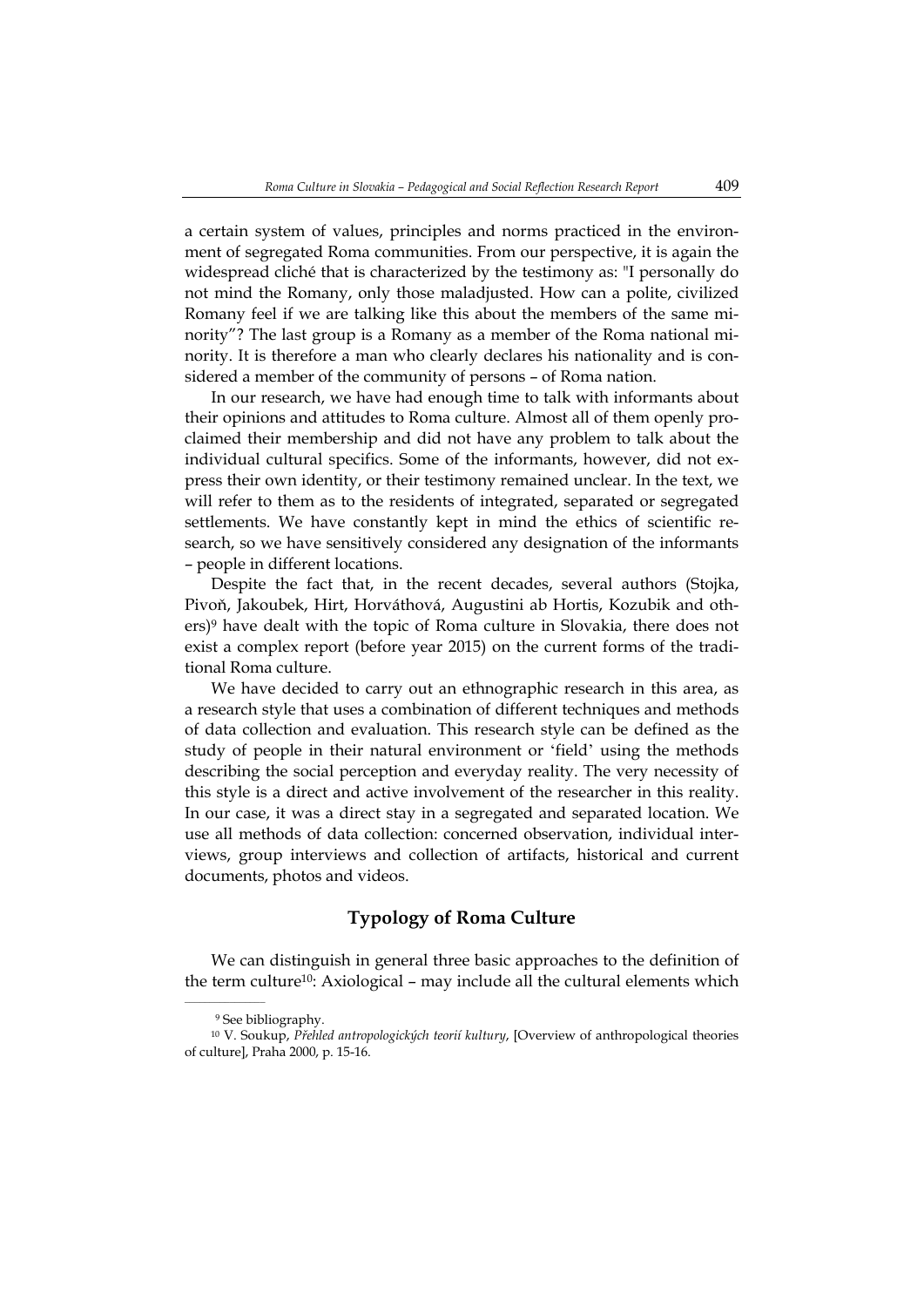can be seen as so-called ʻhigh' culture (art, literature, high-minded and progressive ideas, etc. ). Anthropological – a class of cultural phenomena containing: cultural artifacts (material products of human activity), sociocultural regulations (traditions, morals, laws, taboos), ideas (symbolic and cognitive systems). They can be manifested externally towards the society, but also as internal rules of a community, they are shared by members of a particular community and passed through time and space. Reduced – restriction of the concept of culture to a certain segment of socio-cultural reality – we focus on one part of the cultural phenomenon and we try to uncover more by its detailed investigation.

In our research, we start from the anthropological definition from the ethnic perspective – the perspective of a group from the point of view of a member of another group<sup>11</sup> in the context of macro-ethnography – the description of the culture or its part as a compact complex. We introduce the typology of Roma culture in Kozubik work '(Not) guilty and gadjo dilo'12, concept of Roma identity13. Jakoubek's division is in our opinion the most concise and reminds of the fundamental Soukup's perceptions of the concept of culture: traditional Roma culture, national Roma culture, culture of suburban areas (ʻRoma') quarters – culture of poverty, ʻsubculture of poverty'14.

## **Traditional Roma culture**

We could introduce the traditional in the Roma culture in one word as – romipen, romanipen (can be translated as ʻRomahood'). Oláh15 views it as

a set of values and patterns of behaviour that every (decent) Romany should obey. These values include in particular respect for elders, hospitality, helping the poor, cohesion, table manners, but also the way of behaving in public.16

15 V. Oláh, *Romipen*, [in:] *RozumMění. Literatura Romů ve výuce (nejen) romských žáků*, [Understanding. Roma literature in teaching (not only) of Roma pupils], eds L. Houdek, R. Patočková, Praha 2013, p. 95.

16 See: A. Bartosz, *Nie bój się Cygana*, [Na dara Romestar], Sejny 2004; J. Ficowski, *Cyganie na polskich drogach*, Kraków 1985; A. Mirga, L. Mróz, *Cyganie. Odmienność i nietolerancja*, War-

 $\mathcal{L}=\mathcal{L}^{\text{max}}$ 

<sup>11</sup> J. Hendl, *Kvalitativní výzkum,* [Qualitative research], Praha 2005, p. 118.

<sup>12</sup> M. Kozubík, *(Ne)vinní a dilino gadžo*, [(Not)guilty and gadjo dilo], Nitra 2013.

<sup>13</sup> Ł. Kwadrans, *Education of the Roma in the Czech Republic, Poland and Slovakia – gap confrontation between expectations and reality – comparative research*, Wroclaw 2011, p. 47-60; Ł. Kwadrans, *Roma Identity – Sociological Reflection*, [in:] *Roma in Visegrad Countries: History, Culture, Social Integration, Social Work and Education*, eds J. Balvin, Ł. Kwadrans, H. Kyuchukov, Wroclaw 2013, p. 19-37.

<sup>14</sup> A. Žilová, *Chudoba a jej premeny na Slovensku*, [Poverty and its transformation in Slovakia], Badín 2005, p. 41.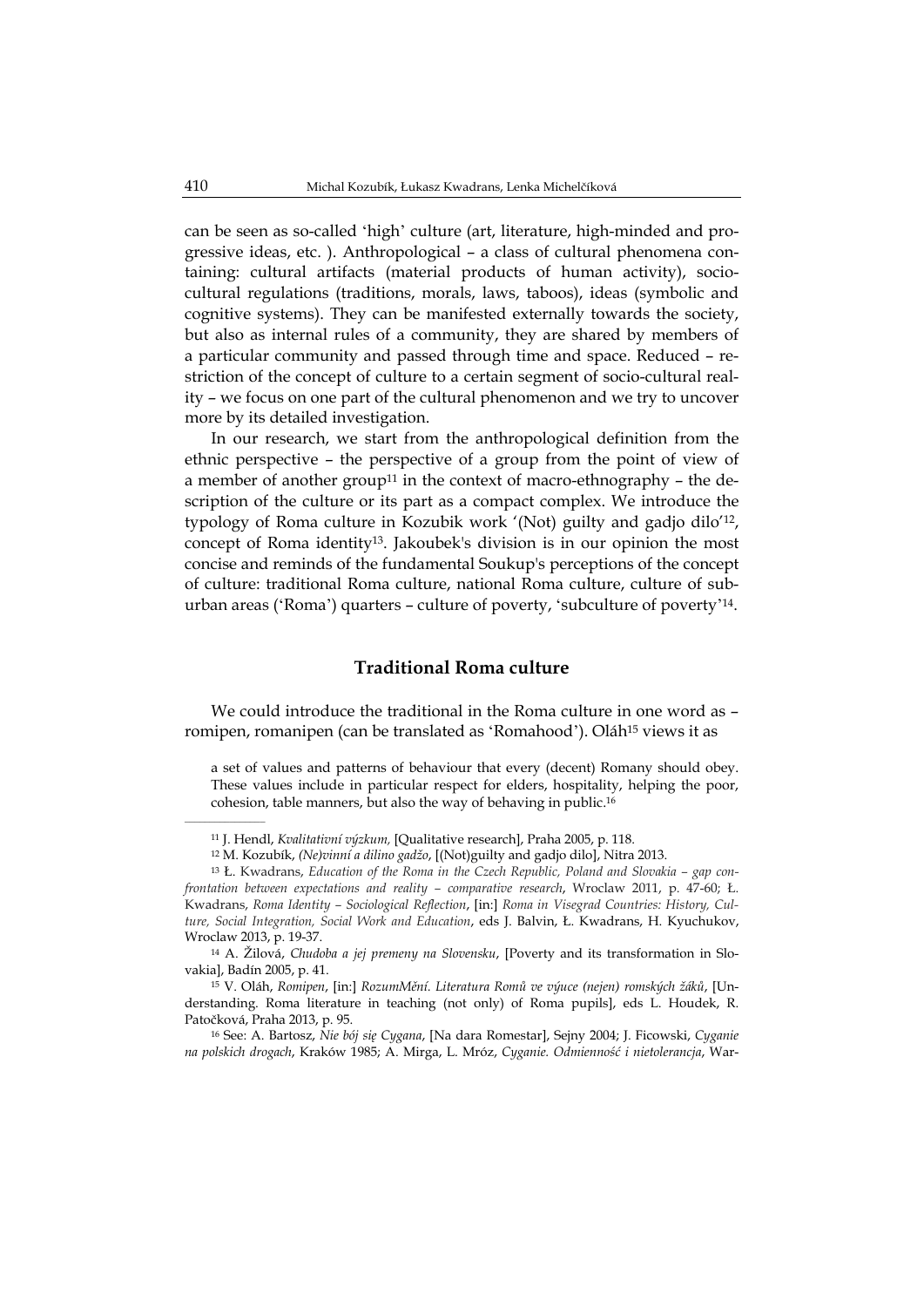Vaňová17 characterizes the Roma culture as Romipen. This synonym of Roma culture

does not support the creation of close social relations with non-Roma inhabitants. Inaccessibility of this culture may mislead the external observers to the assumption that those who seclude are secretive people and they hide something. Maintaining cultural or religious restrictions, which do not allow people from the outside, is certainly one of the major historical factors that explain the emergence of anti-Roma attitudes. At the same time, the need of the Romany to be separated from non-Roma population made it impossible for the observers to learn about the world of the Romany, which led to embellishing of the information and stereotypes. Thus the image of otherness and distance from the Romany has been maintained, while both factors contributed to literary and fantastic image of the Romany, which caused the Roma issue has been taken rather lightly.

In their work 'Amáro Trajo' (Our Life), Stojka and Pivoň18 ask a question of what the Romahood is. This is a handwritten piece of Wallachian (Vlachi) Romany. They state19:

Romahood stays with the Romany throughout their lives. If we want to keep it, we must respect and honour Roma traditions, without which we could not live Romahood (...) Romahood, these are some principles that we need to follow in our life, so that everybody knows we are Romany. These are: Wallachian language and speech, baptism, engagement, wedding, Roma court, relationship to the nearest and distant family, respect, wish, song, dance, dressing and Roma names.<sup>20</sup>

We could not keep Romahood without these individual points, or we would not be Wallachian Romany any more.

In the next chapters, the authors then describe the individual elements of the traditional Roma (Wallachian) culture. If we searched for the literature dealing with the traditions of Roma culture of the eastern territory of our country, we would search hard. The only single complex work about this topic is that of Samuel Augustini ab Hortis Zigeuner in Ungarn<sup>21</sup>. To com-

18 P. Stojka, R. Pivoň, *Náš život. Amáro Trajo*, [Our life. Amáro Trajo], Bratislava 2003.

19 Ibidem, p. 6.

szawa 1994; M. Salo, *Gypsy Ethnicity: implications of Native Categories and Interaction for Ethnic Classification*, Ethnicity, 1979, 6, p. 73-96.

<sup>17</sup> J. Vaňová, *Rómska kultúra – pohľad zvnútra*, [Roma culture – view from the inside], [online]. [cit. 2014-02-11]. Available on the Internet: <http://www.mecem.sk/rpa/?id= culture&show=23791>.

<sup>20</sup> Almost the same things respect the Polish Romany.

<sup>21</sup> S. Augustini ab Hortis, *O dnešnom stave, zvláštnych mravoch a spôsobe života, ako aj ostatných vlastnostiach a danostiach Cigánov v Uhorsku*, [On the present situation, special manners and way of life, as well as other characteristics and gifts of the Gypsies in Hungary]. Von dem heutigen Zustande, sonderbaren Sitten und Lebensart, wie auch von denen übrigen Eigenschaften und Umständen der Zigeuner in Ungarn. Bratislava 1994, DD štúdio, Wien: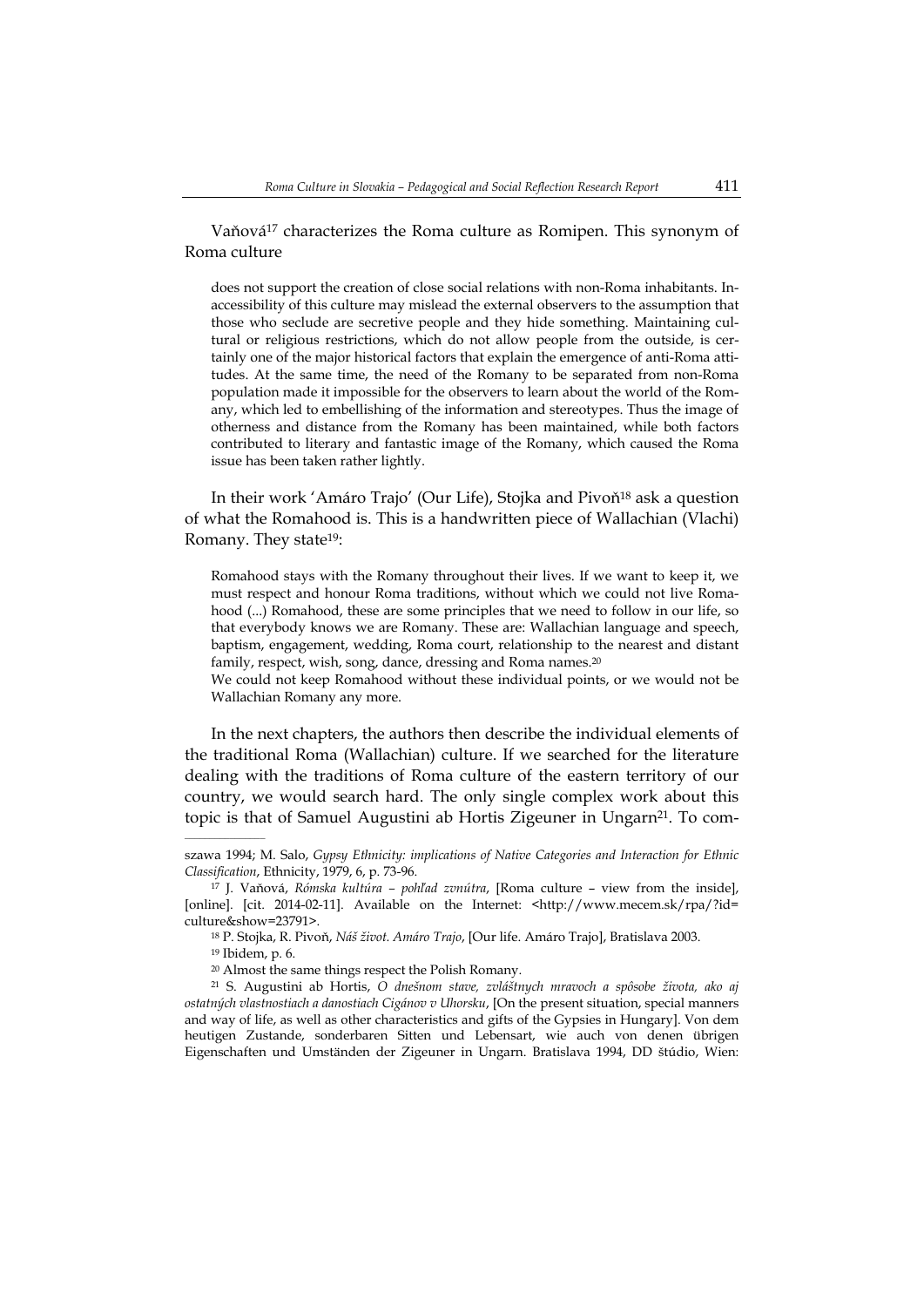pare hardly comparable different sub-ethnic groups of the Romany is shown in the words of the above-mentioned authors Stojka and Pivoň22: "In our community, the following proverb is true: "One hundred Romany, one hundred habits!" Therefore, to assess a class of cultural phenomena has been a difficult task waiting for us.

#### **Roma culture at the national level (National Roma culture)**

If we likened the national Roma culture to Soukup's typology<sup>23</sup>, we could talk about some sort of axiologically ʻhigher' culture. This could be the artistic activities of different nature – theatre, film, musical compositions, works of art, and the like. This sphere of the Roma culture is accepted even by often very critical majority society.

Hivešová-Šilanová<sup>24</sup> perceives the Roma culture – especially the abovementioned national-cultural activities in their creative and interpretative context – in the following areas: "musical performers providing musical part of events, bearers and maintainers of Slovak folklore traditions, bearers and maintainers of their own folklore traditions."

The most famous names of the three areas include for example Cinka Panna, Michal Barna, Ján Bihári, František Horváth, Pavol Čonka, František Balog and many others.

Roma national culture can be seen in several areas of cultural and social life25: literature (Ľudovít Didi, Elena Lacková, Dezider Banga and others), painting (Rudolf Dzurko – working in the Slovak television since 1981, Viola Petrášová, Denisa Démenová, Pavol Pokorný, Ildikó Pálová and others), music (Ján Berky Mrenica, Diabolské husle (Devil violin), Sabrosa, Cigánski diabli (Gypsy Devils), Violin orchester, Grand Slovakia, theatre orchestra Romathan), spiritual singing choirs (Children of God – Devleskere čhave), as well as Roma musical events (Khamoro – Prague, Vo víre harmónie (In the whirlwind of harmony), Medzi nebom a zemou (Between the heaven and earth)), film (Deti vetra (Children of the Wind) – 13 parts documentary cycle – director: Martin Slivka, dramaturgy: René Lužica, Jozef Banyák – the only

Kaiserlich Königliche allergnädigste privilegierte Anzeigen aus sämstlichen Kaiserl, königl. Erbläder, Num. 20-45 (1775), Num 1-14 (1776).

<sup>22</sup> P. Stojka, R. Pivoň, *Náš život. Amáro Trajo,* [Our life. Amáro Trajo], p. 6.

<sup>23</sup> V. Soukup, *Přehled antropologických teorií kultury*, [Overview of anthropological theories of culture], Praha 2000.

<sup>24</sup> *Čačipen pal o Roma. Súhrnná správa o Rómoch na Slovensku*, [Čačipen pal o Roma. Report on the Romany in Slovakia], ed. M. Vašečka, Bratislava 2002, p. 148.

<sup>25</sup> M. Kozubík, *(Ne)vinní a dilino gadžo,* [(Not)guilty and gadjo dilo], p. 43-44.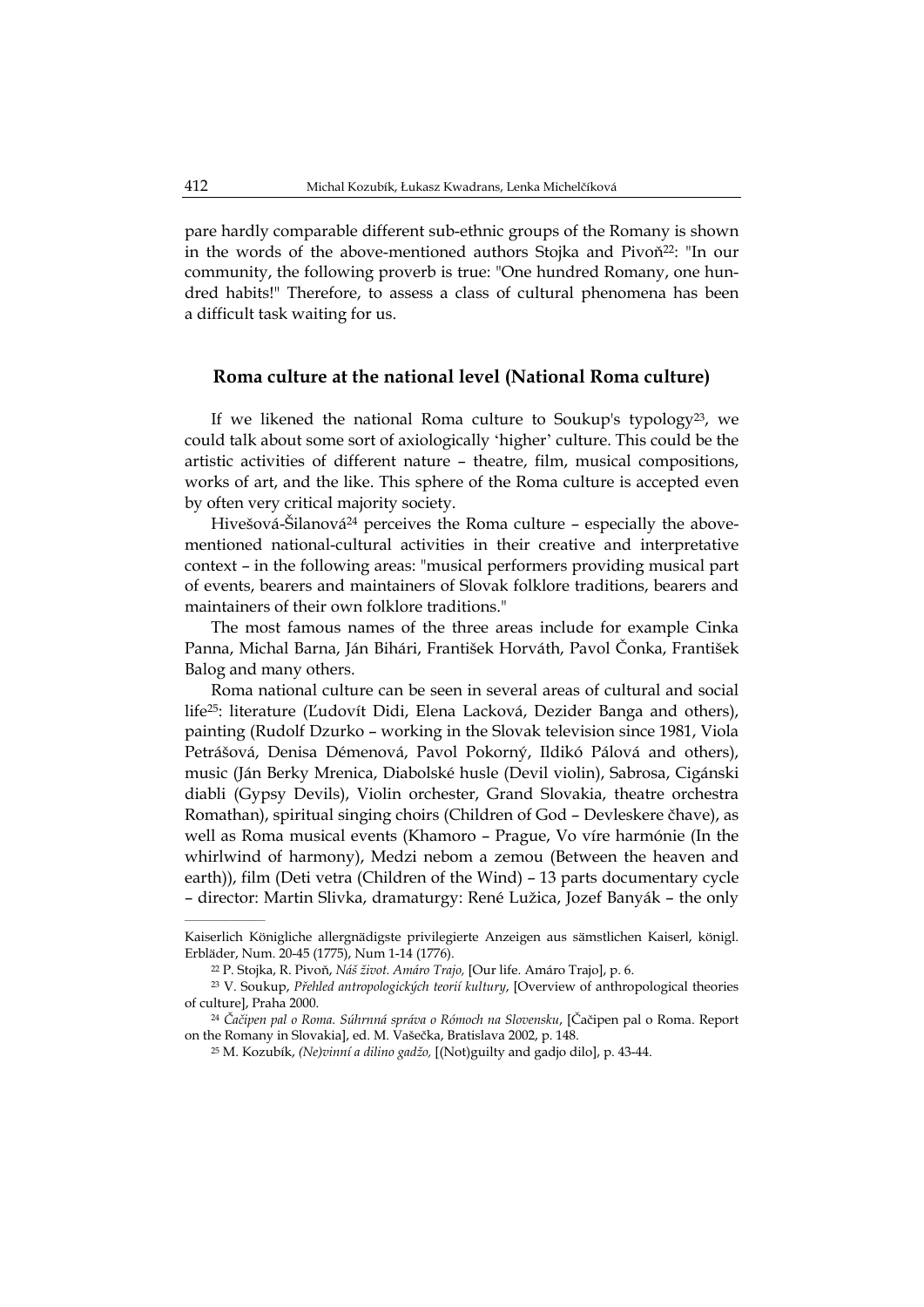Roma director: Dietky (ne)vinné (Little children (not) guilty), Martin Šulík: Cigán (Gypsy), Dušan Hanák: Ružové sny (Pink dreams), Marek Šulík, Jana Bučková: Zvonky šťastia (Bells of luck), Ladislav Kaboš: Všetky moje deti (All My Children), Odsúdení na spolunažívanie v dobrom (Condemned to live together in good), Paula Ďurinová – Baro Mariben – civil association Jekhetane), Roma print media (whose activity is increasingly threatened – Romano nevo ľil, Buťakero Nevipen), the Internet news (Roma Media Center (MECEM), which celebrated its fifteenth anniversary in 2014), radio and television (Radio Patria – Roma cultural revue, Radio Patria – Roma word, Roma magazine: "So vakeres?"), cultural institutions supported by the state (the theatre Romathan – deceased Ján Šilan and Daniela Hivešová-Šilanová, Department of Gemer-Malohont Museum Rimavská Sobota, Department of Culture of Vihorlat Museum in Humenné, Documentation Centre of Roma culture in the Slovak National Museum in Martin, Secondary Art School Košice, director Gejza Adam).

Among state institutions supporting the development of the Roma culture, we could also include the former Department of Roma Culture<sup>26</sup> (Constantine the Philosopher University in Nitra). It was founded in 1990 as a workplace that aimed to educate mainly teachers of Roma students. One of the motives of its establishment was encouraging and training qualified Roma intelligence (in the field of pedagogy, enlightenment and later social work focusing on the Roma community), but also members of the majority population to optimize the socio-cultural situation of the Romany in the Slovak Republic. Later the department acquired the status of the Institute and changed its name to the Institute of Romani Studies. The focus of pedagogical direction has been transformed into the area of social care and social services. Currently the Institute offers its candidates the opportunity to study in the programme 3.1.16 Social services and counselling. The planned Roma language education at university level has failed due to the strict criteria in higher education.

## **Roma NGOs and media**

In the sphere of national Roma culture we cannot forget a significant support by NGOs. A detailed report on this subject was elaborated by Rác<sup>27</sup> who writes:

<sup>26</sup> See: romopedia.pl [25.05.2015].

<sup>27</sup> I. Rác, *Hodnotiaca správa o podpore kultúry národnostných menšín, o stave národnostného školstva a používaní jazykov národnostných menšín za rok 2012. Rómska národnostná menšina*, [Eval-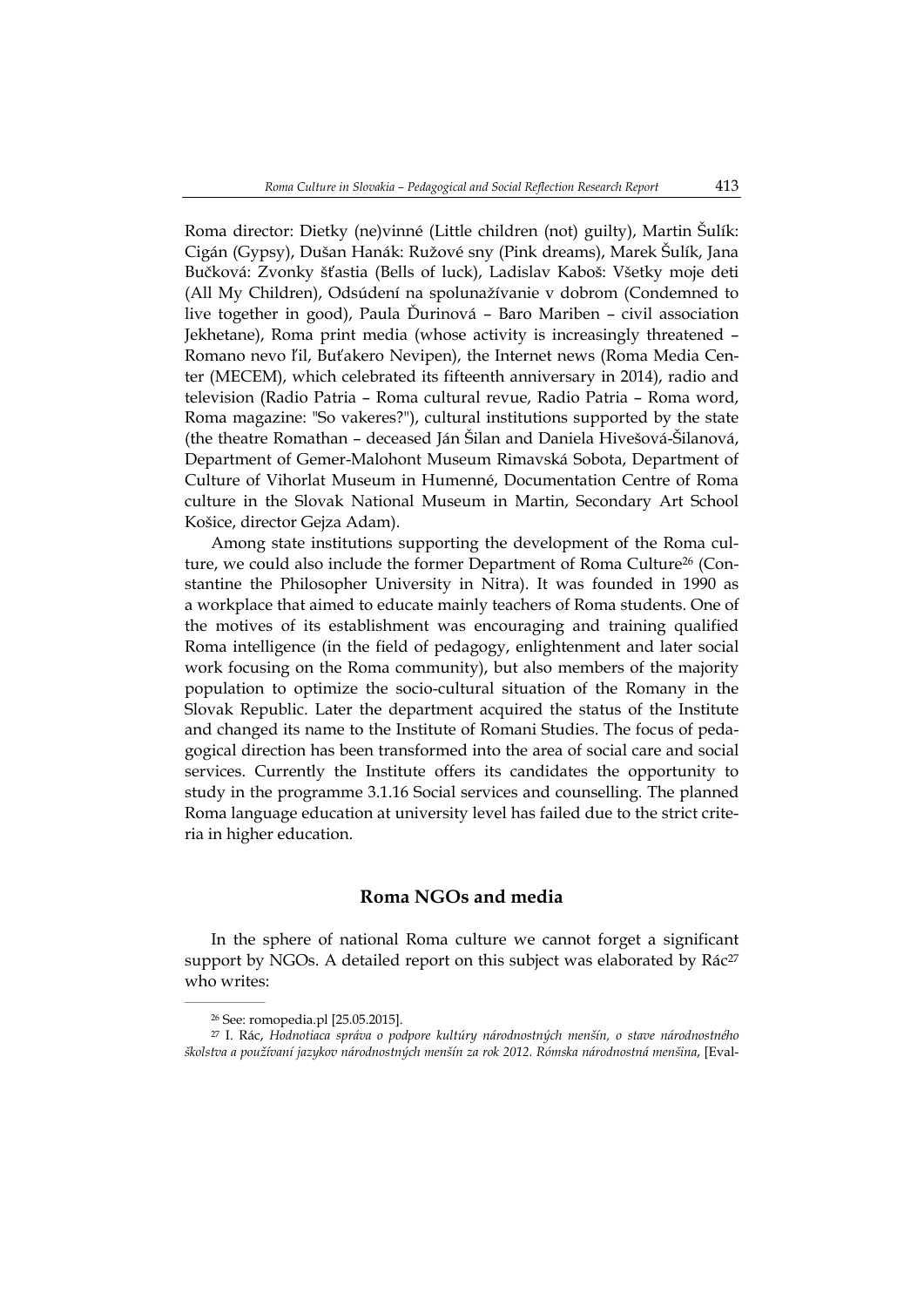Romano Nevo Ľil is the oldest Roma periodical in the Slovak Republic. It started as Romano Ľil (Roma Sheet) in September 1991 as a weekly newspaper in Slovak-Roma mutation in the press run of 5000 copies. In the years 1991-1993 it built up its own editorial staff, four filial editorial boards (Prague, Bratislava, Banská Bystrica and Košice) and a network of local correspondents. In that period, binding rules and conditions for financing national culture did not exist. The only criterion was the purpose of the provided resources. Roma Sheet thus obtained the full allocation for running and publishing the newspaper. In 1992, there was a change in the name of the newspaper and Romano Nevo Ľil (Roma New Sheet) was created and a civil association Jekhetane (Together) based in Prešov became its publisher. The turning point came after 1993, when the Ministry of Culture changed the approach to funding the national press. The change in funding caused the disrupting the periodicity and the expenditures on running the editorial boards and affiliated branches reduced significantly. Since 1995, the publishing of the Romano Nevo Ľil is fully dependent on allocations from the Ministry of Culture of the Slovak Republic and in recent years the Government Office. The periodicity has markedly changed, it is published as a monthly with large variations in the issuance during the year caused by delays of funding programmes.

In 2013, the financial situation of the Roma media was uneasy, which is documented in the following words in the press releases:

Government Plenipotentiary for Roma Communities Peter Pollák is aware that the financial situation of the Roma media is unfavourable. Existentially threatened is especially Roma cultural-social newspaper Romano Nevo Ľil – Roma New Sheet. Given the continuing unfavourable situation threatening the survival of the newspaper Romano Nevo Ľil, the Plenipotentiary for Roma Communities Peter Pollák organizes a working meeting with members of the board of trustees of the newspaper on August 5, 2013 in the Office of the Plenipotentiary for Roma Communities in Bratislava. He invited all members of the board of trustees – Roman Čonka, Jozef Ferenc, Tibor Huszár, Zuzana Kumanová, Arne Manna, Pavol Mešťan, Klára Orgovánová and Jurina Rusnáková. (Plenipotentiary Peter Pollák will solve the adverse situation of the newspaper Romano Nevo Ľil, 2013)28.

The will to find all available means, was however strong, so after half a year we can note that the publishing of the periodical has not stopped. The proof can be one of the last issues of the magazine (2/2013), which is devoted to the personality of doctor MUDr. Ján Cibuľa. Sivý refers<sup>29</sup> to him as

uation report on the support of the culture of national minorities, situation of minority education and use of minority languages in 2012. Roma minority], Bratislava 2013.

<sup>28</sup> *Splnomocnenec Peter Pollák bude riešiť nepriaznivú situáciu periodika Romano Nevo Ľil*, [Plenipotentiary Peter Pollák will solve unfavourable situation of the periodical Romano Nevo Ľil]. [online]. 2013, [cit. 2014-02-11]. Available on the Internet: <http://www.minv.sk/?spravy\_ rk&sprava=splnomocnenec-peter-pollak-bude-riesit-nepriaznivu-situaciu-periodika-romanonevo-lil>.

<sup>29</sup> R. Sivý, *Róma z Klenovca uznával celý svet, doma nikto*, [A Romany from Klenovec was recognized by the whole world, and by no one at home], Romano Nevo Ľil, 2013, 23, 2, p. 1-2.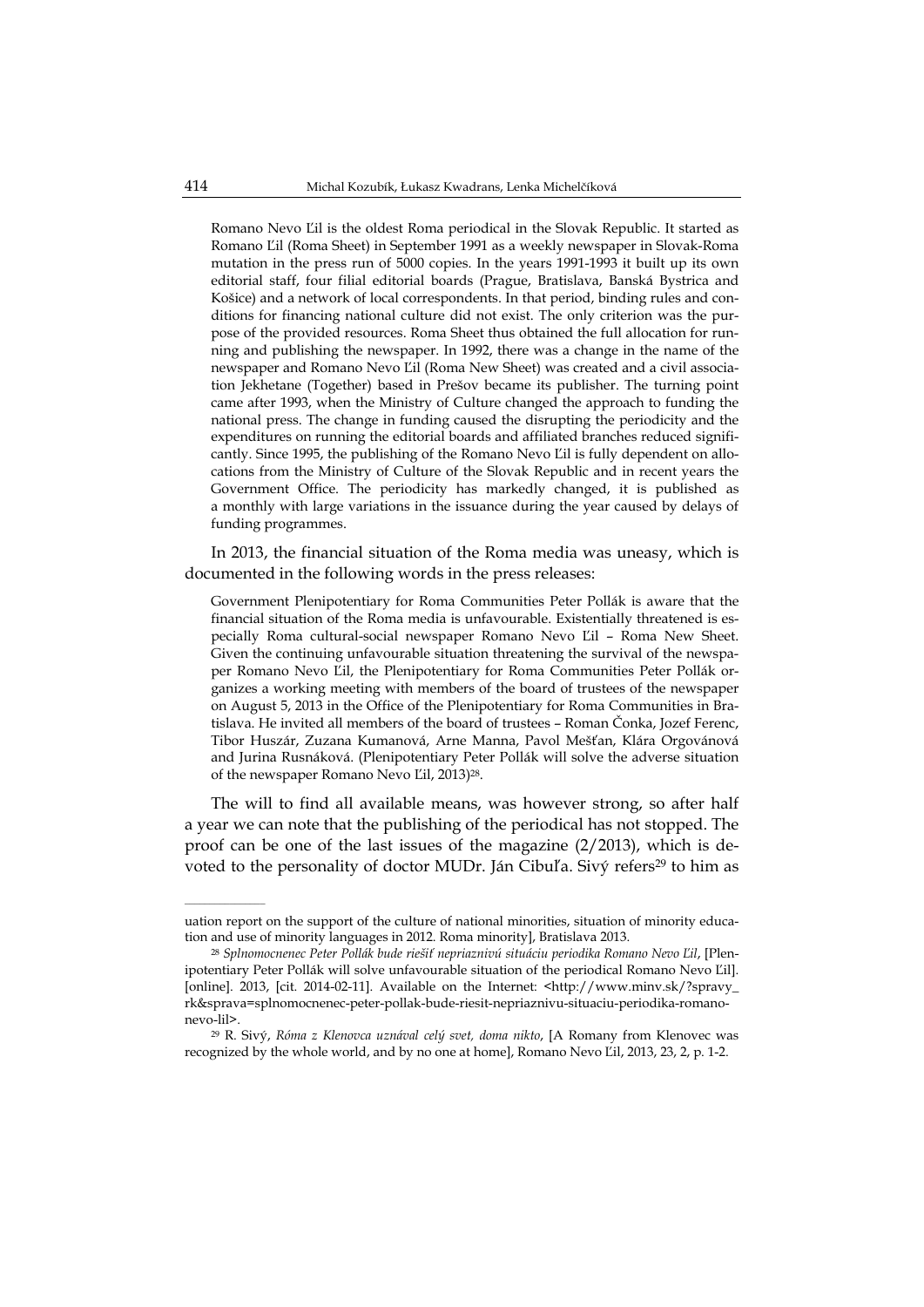to the Romany who was known by the whole world, but no one at home. He states: "Ján Cibuľa was one of the most important Slovaks in the twentieth century. The communist regime concealed his achievements. From the settlement he worked his way up to his own medical practice in Switzerland and when he was awarded the Cultural price in Bern it was an honour as it received only Albert Einstein before. Canadian Romany nominated him for the Nobel Peace Prize in 2011."

Some other personalities of the Roma culture would certainly deserve much more attention. We commemorated Doctor Ján Cibuľa and writer Ľudovít Didi also because they passed away last year. We think<sup>30</sup> that people in our local conditions do not talk about these personalities the way they would definitely deserve.

Within the Roma media, a special status is assigned to the Roma Press Agency (RPA), which was established in Košice in 2002. Since 2006 it has devoted to broadcasting of the Roma magazine (So vakeres?) in a public television. And it was one of the reasons for the change of its name to Roma Media Center (MECEM). The pilot organization of the realized activities was, however, Centre for Independent Journalism in Bratislava, which was founded in 1999. So this year, MECEM is celebrating the fifteenth anniversary of its establishment. The leading figures are Dr. Kristína Magdolenová (executive director), Bc. Jarmila Vaňová (programme director). During its functioning, the agency has undergone several changes. For example, in the period 2002-2008 several projects were implemented which focused mainly on the education of young Romany in the media environment, on the action of self-governing units working to improve the situation of the Roma community, or on publishing books, magazines, documentaries, etc. Recently, the organization also provides broadcasting of ethnically-minded programmes in the Slovak Radio.

The idea behind the support of culture of ethnic minorities is especially its development and preservation of traditional cultural characteristics and expressions for future generations. It is one of the ways how to strengthen the identity of one's own nation. It can be argued that the support for national Roma culture cannot mitigate the effects of poverty of the Roma minority. However, this is not the aim of the subsidizing of cultural and social activities. But it is particularly important in order not to refer to the traditional Roma culture as to a mythical concept which is gradually being forgotten.

<sup>30</sup> Similarly to: ibidem; P. Janík, *Zomrel významný rómsky spisovateľ Ľudovít Didi*, [Eminent Roma writer Ľudovít Didi died], [online]. [cit. 2014-02-11]. Available on the Internet: <http:// www.humanisti.sk/view.php?cisloclanku=2013090032>.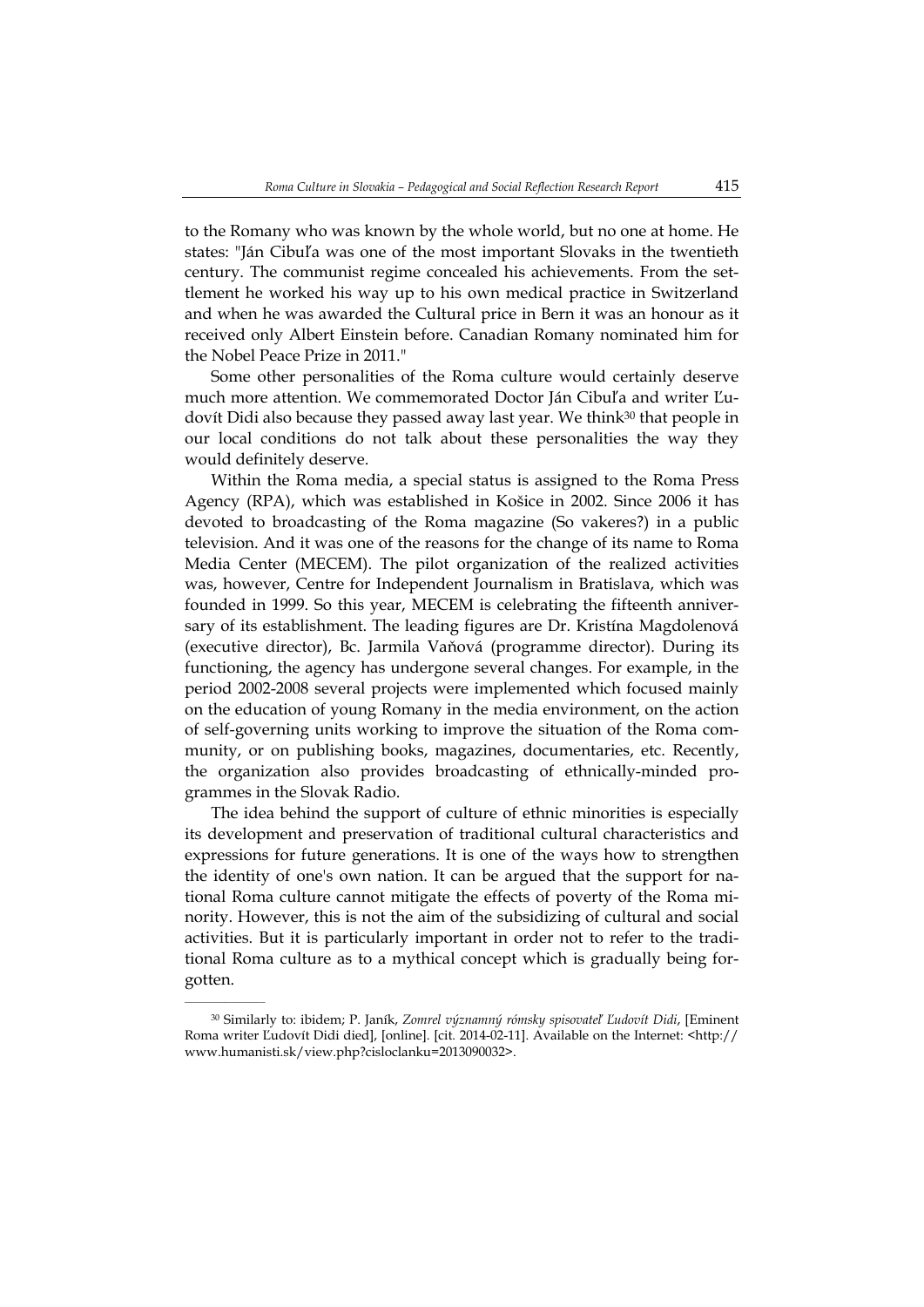### **Culture of suburban areas of ("Roma") quarters**

The last area of the Roma culture that Jakoubek presents is the sphere which may otherwise be described as culture of poverty. This is the concept of the American anthropologist Oscar Lewis, who introduced an essay entitled The Culture of Poverty in 1966. The author identified approximately seventy features that are typical for this scheme. He divided them into four main dimensions: the relationship between the majority population and a minority subculture, the nature of a slum community, family type, attitudes, values and character traits of individuals. Lewis (1966) believes that the culture of poverty is not just a matter of lack of basic needs and the state of lacking something. It's a culture in the traditional anthropological sense, i.e. one that provides guidance to human beings to life, a way of solving problems and thus it fulfills an important adaptive function. According to him, the way of life in the poor slums goes beyond the national boundaries and regional disparities between urban and rural areas in different countries. No matter where the elements of culture are located, its bearers have remarkable similarities in family structures, interpersonal relationships, habits, value system and orientation in time31.

The author of the concept realized just after writing the article that his theory would need to be complemented by knowledge of then socialist bloc countries. We have dealt with these issues and tried to answer the research question: "Do negative socio-pathological phenomena, frustration, apathy, abuse of the social system spring from the ethnicity – the culture of the Romany (Romany thus find themselves in an unenviable situation by their own fault), or are the appointed negatives only consequences of poverty – Lewis' concept?", in Kozubik monograph '(Not) guilty and gadjo dilo', published under the project of the Scientific Grant Agency (VEGA), where he has been the main investigator. The research findings confirm the words of Lewis. All designated areas of culture of poverty of Puerto Ricans in New York and Puerto Rico are observed at the Romany living in marginalized settlements in eastern Slovakia.

Within summarizing the data we have treated the results through the optics of idiographic approach, therefore, we have not tempted to generalize our findings to the scope of the whole community living in Slovakia. There are several reasons. We think that both sub-ethnic group of the Romany living in the Slovak territory (Wallachian Romany – south and west and Rumungri – eastern Slovakia) differ from each other not only in their language,

<sup>31</sup> M. Kozubík, *(Ne)vinní a dilino gadžo*, [(Not)guilty and gadjo dilo], p. 48.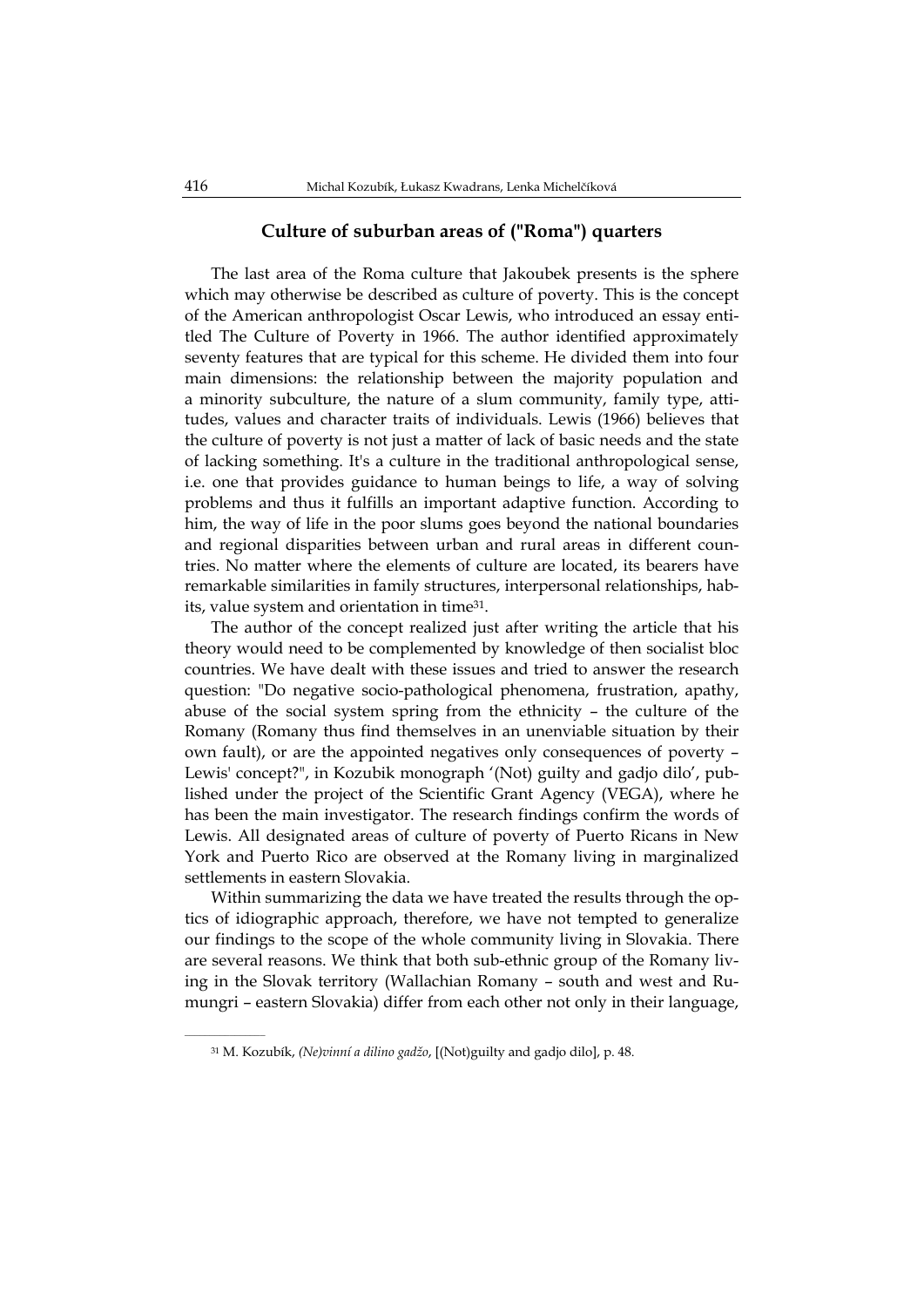but especially in cultural backgrounds in the field of socio-cultural regulations (like in Poland). The stratification of settlements is so strongly heterogeneous that even the approaches of social workers, officials and state must be tailor-made and cannot therefore be held from the table by creating a single model or strategy for all.

Opinions about the culture of poverty vary. Gorski32 commented on the issue that the construct itself is composed of several small stereotypes that are widespread in majority society. His argument lies on the explanation of certain myths. We can quote: "People living in poverty are insufficiently motivated and have no work habits." This is derived from studies of Iversen and Farber<sup>33</sup> and Wilson<sup>34</sup> who argue that, compared to the rich, poor people have less motivation to work or they do not know how to work. Although the poor are often seen as lazy, 83 % of children from low-income families have at least one working parent, while 60 % of these parents work full time for at minimum one year. Even according to the Economic Policy Institute<sup>35</sup>, adults living in poverty spend more hours of work per week compared to richer.

If we do not live in a society where everyone who wants to work will be able to get a job, we cannot certainly talk about idleness as about Beveridge's giant causing poverty. In our research, we have conversely confirmed the concept of culture of poverty in its various dimensions.

## **On the internal system of life of the Romany**

A new phenomenon which has not been explored in the environment of the settlements yet is the reason for the current situation. This phenomenon is a social distance among its members. In our view, this is linked to social exclusion, which Ondrejkovič $36$  perceives as a process through which the individuals, groups or even communities become isolated. European Com-

<sup>32</sup> P. Gorski, *The Myth of Culture of* Poverty, EL – Educional Leadership, 2008, 65, 7. [cit. 2014-02-12]. Available on the Internet: <http://sreview.soc.cas.cz/uploads/c46c2ca9fe6dd9 e8f8cdabd522f9a7cc51d06c38\_108\_nespor.pdf>, p. 32-36.

<sup>33</sup> R.R. Iversen, N.B. Farber, *Transmission of Family Values, Work, and Welfare among Poor Urban Black* Women, Sociology, 1996, 23, 4 [online]. [cit. 2014-02-12]. Available on the Internet: <http://wox.sagepub.com/content/23/4/437.abstract>.

<sup>34</sup> W.J. Wilson, *When work dissapers*, New York 1997.

<sup>35</sup> Economic Policy Institute. 2002. The state of working class America 2002-03, Washington DC, Author, 2002. [online]. [cit. 2014-02-12]. Available on the Internet: <http://www. epi.org/publication/books\_swa2002\_swa2002intro/>.

<sup>36</sup> P. Ondrejkovič, *Úvod do metodológie spoločenských vied*, [Introduction to the methodology of social sciences], Bratislava 2005, p. 25-26.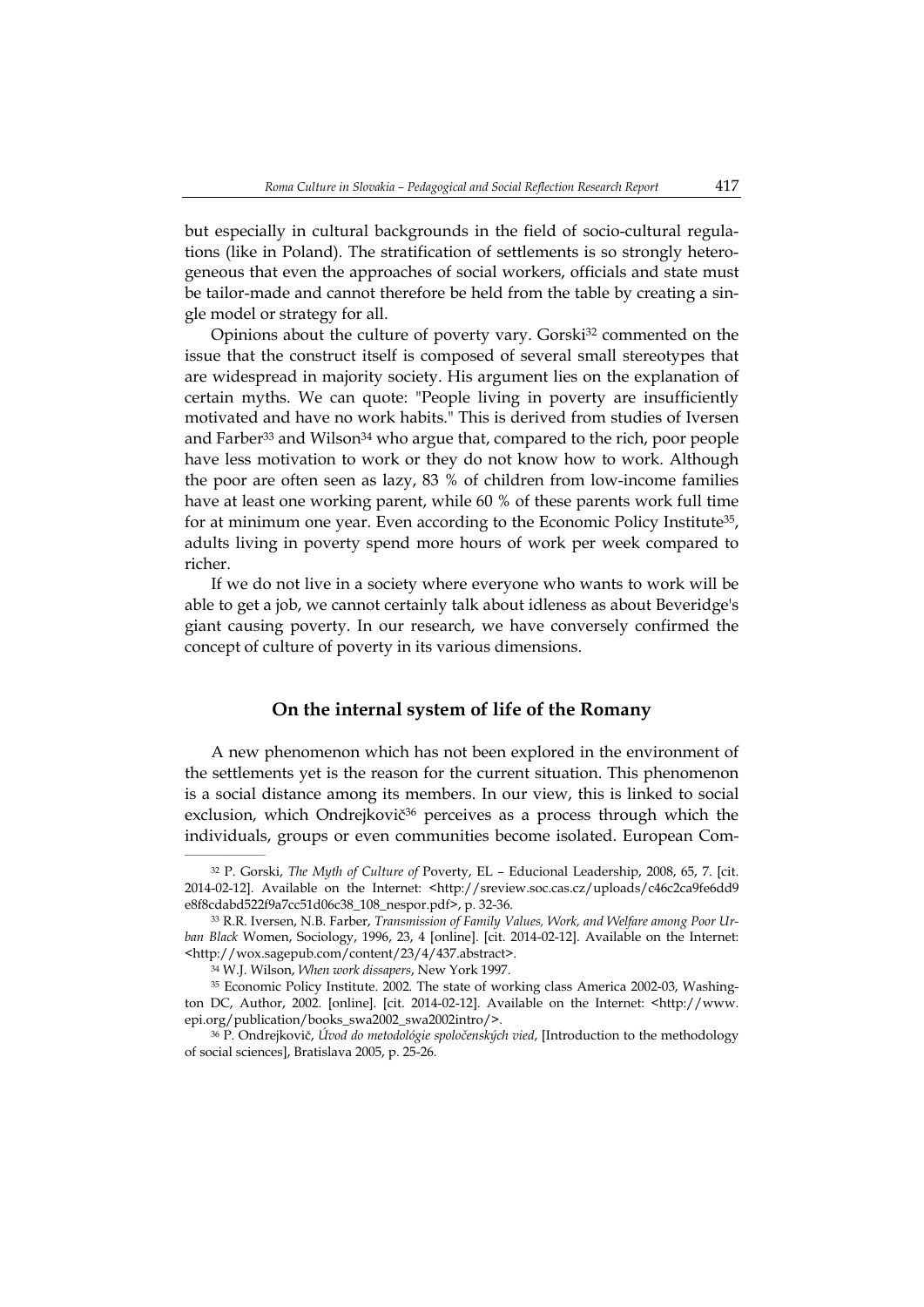mission37 defined the exclusion as a restricted access to the resources needed for participation in the social, economic and political life. Socially excluded people thus have unequal chances in comparison with the majority.

The concept of social exclusion is often associated with poverty. The third program of the European Community even uses the term of social exclusion as a practical alternative to the old concept of poverty38. But these concepts are not identical. The difference between them is for example defined by Abrahamson and Atkinson<sup>39</sup> who argue that social exclusion is the final result of extreme poverty. Poverty is thus a modern phenomenon and social exclusion its postmodern equivalent.

In the context of social exclusion individual authors identify several interrelated areas and indicators<sup>40</sup>: Economic dimension - it is manifested by long-term unemployment, income poverty, dependency on social benefits and participation in alternative ways of living. Political dimension – disempowerment – represents the lack of political rights, low participation in elections and in solving their own situation of community activities, and so on. Community dimension – is associated with the collapse of support networks, unavailability of social services and the devastation of the environment. Individual dimension – is reflected in the health condition, particularly in high pathological nature, low level of education and skills, loss of confidence and self-esteem. Spatial dimension – the most visible component which represents the concentration of excluded groups and communities in specific locations, which can be considered disadvantaged in terms of location, lack of infrastructure, unavailability of services, and the like.

In connection with the marginalization of Roma settlements we often speak about the so-called multiple, double marginalization<sup>41</sup>. This means that the Romany are "disqualified" on one hand by living in segregated set-

<sup>37</sup> European Commission. 2001. Report on Indicators in Field of Poverty and Social Exclusion. [online]. [cit. 2014-03-25]. 14 p. Available on the Internet: <http://www.consilium. europa.eu/uedocs/cms\_data/docs/pressdata/en/misc/DOC.68841.pdf>.

<sup>38</sup> P. Mareš, *Sociologie nerovnosti a chudoby*, [Sociology of inequality and poverty], Praha 1999.

<sup>39</sup> P. Abrahamson, R. Atkinson, *Social exclusion in Europe: Old wine in new bottles?* [online]. [cit. 2014-03-25]. 119-136 p. Available on the Internet: <http://druzboslovnerazprave.org/ clanek/pdf/1995/19-20/7/>.

<sup>40</sup> J. Percy-Smith, *The contours of social exclusion*, [in:] *Posun od merania chudoby k meraniu sociálneho vyčlenenia*, [Shift from poverty measurement to social exclusion measurement], ed. R. Džambazovič, Bratislava 2004, p. 19.

<sup>41</sup> See: *Čačipen pal o Roma. Súhrnná správa o Rómoch na Slovensku*, [Čačipen pal o Roma. Report on the Romany in Slovakia], ed. M. Vašečka, Bratislava 2002; Ł. Kwadrans, *Education of the Roma in the Czech Republic, Poland and Slovakia*; I. Radičová, *Chudoba Rómov a sociálna starostlivosť o nich v SR*, [Poverty of the Romany and Welfare of the SR], OSI, 2002.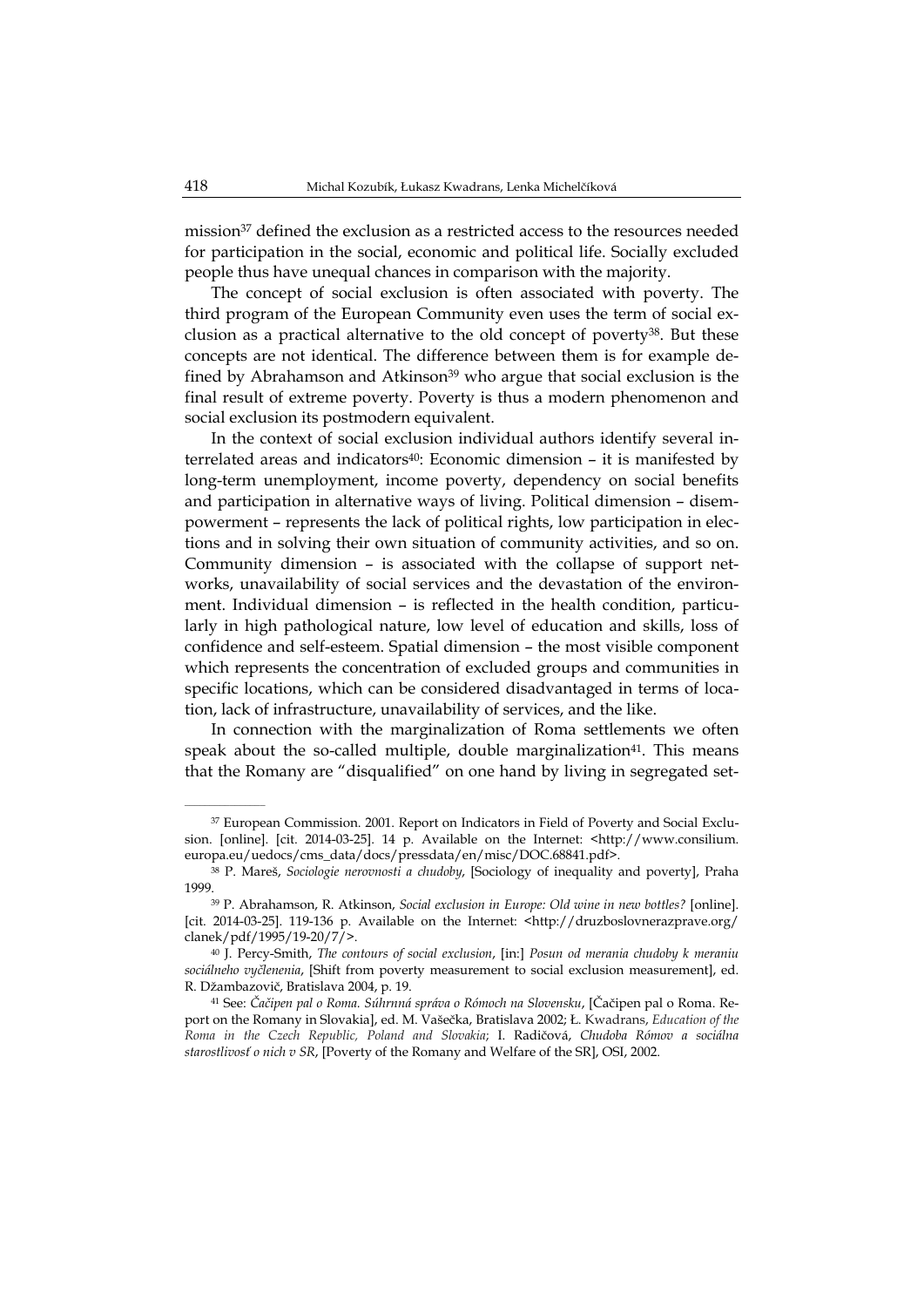tlements, which are remote from the territory of the village and are often separated by a natural barrier (e.g. a river), road or rail. On the other hand, most settlements are located in eastern Slovakia, which has long been among the regions with the highest unemployment rate. However, we believe that there is one more, still unexplored, phenomenon – social distance between individual layers of the settlement population. We can therefore speak about the so-called triple marginalization.

Social distance represents an alternative perspective to the study of social stratification. It consists of mapping the networks of social interactions creating social proximity or distance, that is the distribution of the stratification in the space42. Social distance is reflected in the distinguishing of categories of "us" and "them"43. Social distance can be defined subjectively (attitude to different groups of people) and objectively (association within the friendly and partner networks) and usually an economic delimitation is concerned44. The distance defines social interaction and relationship to other people and characterizes both personal and social relationships45. The attitude of social distance is different from the original stratification models in its view of social structure as a multidimensional social space, which is formed by the interaction of people in different positions. Therefore, it does not concentrate only on the classical aspects such as income or employment<sup>46</sup>. Social distance which is attributed to the historical origin of the Romany and the Indian caste system47 is interesting. Different, impenetrable status of each caste exists also at present<sup>48</sup>. We believe that to assess the Roma communities only according to the caste system can be just as misleading as to describe them according to the stratification models used for the majority population. We do not know any scientific papers dealing exclusively with social stratification in Slovak Roma communities. We will introduce the discussed issues in the context of field research. We focused on two areas: a) distance relation-

47 E. Dávidová, *Cesty Romů. Romano drom*, [Paths of the Romany], Olomouc 2004.

 $\mathcal{L}=\mathcal{L}^{\text{max}}$ 

<sup>42</sup> J. Šafr, *Kulturalistický přístup k třídní analýze a relační paradigma stratifikace*, [Culturalist approach to class analysis and relational paradigm of stratification], Socioweb, 6, p. 1-3. [cit. 2014-02-28]. Available on the Internet: <http://www.socioweb.cz/upl/editorial/download/ 153\_socioweb\_6\_08.pdf>.

<sup>43</sup> J. Šanderová, *Sociální stratifikace*, [Social stratification], Praha 2000, p. 16; Ł. Kwadrans, *Education of the Roma in the Czech Republic, Poland and Slovakia*.

<sup>44</sup> J. Šafr, *Kulturalistický přístup k třídní analýze a relační paradigma stratifikace,* [Culturalist approach to class analysis and relational paradigm of stratification].

<sup>45</sup> D. Ryšavý, *Sociální distance vůči Romům*, [Social distance towards the Romany], Sociologický časopis, [Czech Sociological Review], 2003, 39(1), p. 55-77.

<sup>46</sup> J. Šafr, *Kulturalistický přístup k třídní analýze a relační paradigma stratifikace,* [Culturalist approach to class analysis and relational paradigm of stratification].

<sup>48</sup> A. Giddens, *Sociologie*, Praha 2000.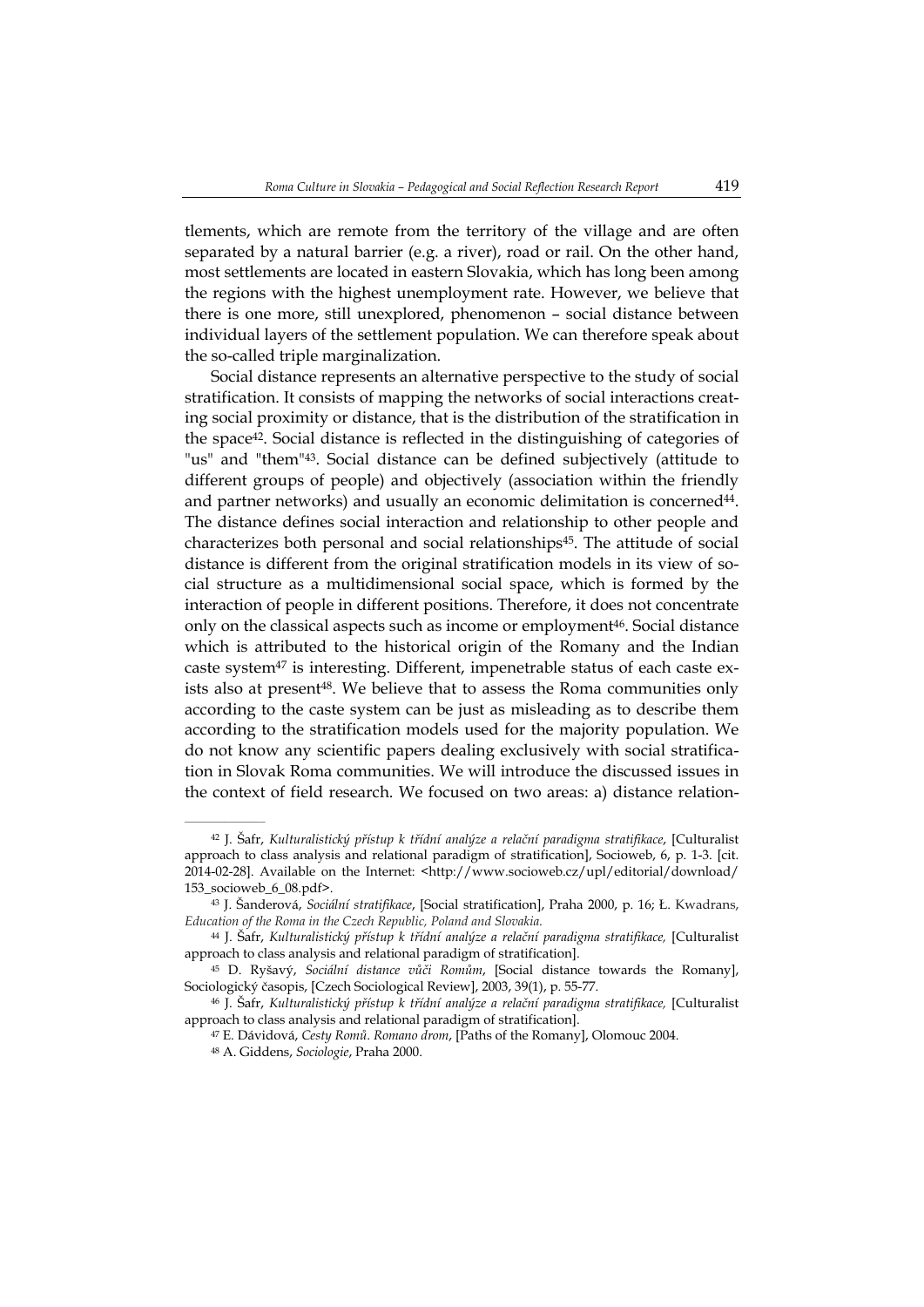ship of the Roma population and the majority; b) social distance between the inhabitants of the settlement, and we contemplated on the possible mechanisms of their origin.

We have used the term "settlement culture" to define internal organization of the Roma community. It is a complex area characterized by high degree of social stratification, which is closely interdependent. It's not just family ties (often dysfunctional; as in imaginary hierarchy of families wealthier layers do not come to contact with poor ones) or locally – geographically defined (that is, segregated areas separated from the dwellings of majority by a natural or artificially created barrier), but this is about an important goods exchange or literally usury business. Triple marginalization of the poorest is perceived as the most visible manifestation of absolute poverty of Slovak society in the 21st century.

#### **Conclusion of results (education and social situation)**

To what extent can the results be generalized? We can talk about the application of the nomothetic approach in our study only in a strictly defined local community of surveyed localities. The largest differences in cultural phenomena were observed in the rural and urban environment. Segregated and separated locations and their residents do not differ very much in the perception of individual spheres of life. Our findings cannot be applied to the entire territory of Eastern Slovakia. It is essential that our work had a continuous character and completed the information on the Wallachian Romipen (Romahood, author's note). The findings are based on our longterm stay in the field and are based solely on observation, interviews, and stay in the settlements.

**Education**. A common feature of all the classes is a strong relationship with the children and family. The poorest parents, despite the unquestionable love of children, fail to provide adequate living conditions. Such children are brought up by the "street" and they come home only when they are hungry, thirsty or want to sleep. In this case, we can talk about the culture of poverty and not about a cultural feature. Education of children for example in the Christian mission Maranata represents a specific approach. Children are led to believe from early childhood not only by their parents, but also by other members of the religious group. Parents do not support further study of their children. The reasons are several: fear of the unknown environment,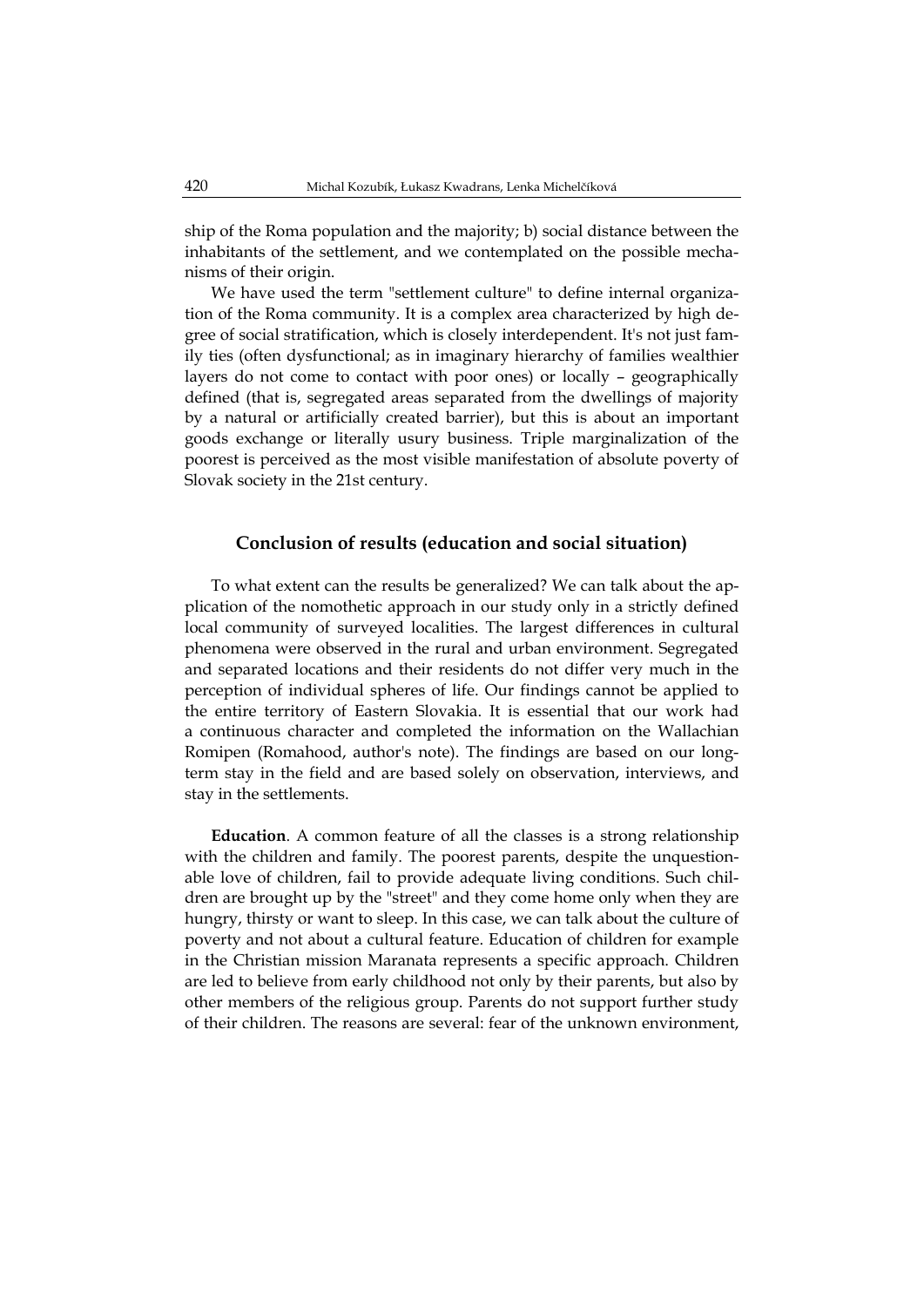distrust of the educational institutions of the majority, but also financial profit of families (starting a family, cohabitation).

**Field social work in Roma communities** occupies a specific position in the current typology of social work methods. We can observe the shift in theoretical background in expert literature. Never ending project of field social work in villages has an influence on the genesis of the method development. Its specificity lies in the fact that if the project proves successful, its sustainability can be ensured systemically by a given country, department or locality. But it does not work like this in the local conditions here. In the last year of operation of the project, all participants – state, municipality, social workers and their assistants, but especially clients – are worried about its future. This awaits us in the upcoming year 2015. We agree that the need for it is necessary. It may be important as an extended arm of control of poverty for the state and municipalities, a source of livelihood for social workers and an integral part of aid for many clients in need (unfortunately, in some cases only the directive adjoining humiliation).

Is it possible to define rules and instructions on how to proceed most adequately with the field work in such a specific environment that settlements undoubtedly are? A pioneer in this domain is Navrátil<sup>49</sup>, who defines the so-called pillars of social work with the Roma national minority. The pillars are numerous – on one hand, piles of social work, on the other hand a Roma reform. Is it possible to adopt generally binding rules so that the imaginary bridge of understanding between majority and minority did not fell down? Examples of good practice exist, but they are few. However, they have a common denominator: quality cooperation between the state, municipality, field social workers and their assistants. But if the state adopts controversial legislative rules and the Social Development Fund bureaucratises, if municipal authorities prepare a poor plan for community development and social workers are recruited only on the basis of nepotism and not on the basis of qualifications for the job, we cannot expect quality results.

In Kozubik monograph<sup>50</sup>, we have defined some rules that a social worker in the Roma community should keep in mind: *NOSCE TE IPSUM* (from Latin 'Know yourself', author's note) – Navrátil<sup>51</sup> also considers the self-knowledge necessary. A person, who does not like himself, cannot like miserable and needy. If you are prejudiced and stereotyped, you are not a good candidate. Therefore, we suggest taking into account personal and

<sup>49</sup> P. Navrátil, *Romové v české společnosti*, [Romany in the Czech society].

<sup>50</sup> M. Kozubík, *(Ne)vinní a dilino gadžo*, [(Not)guilty and gadjo dilo].

<sup>51</sup> P. Navrátil, *Romové v české společnosti,* [Romany in the Czech society].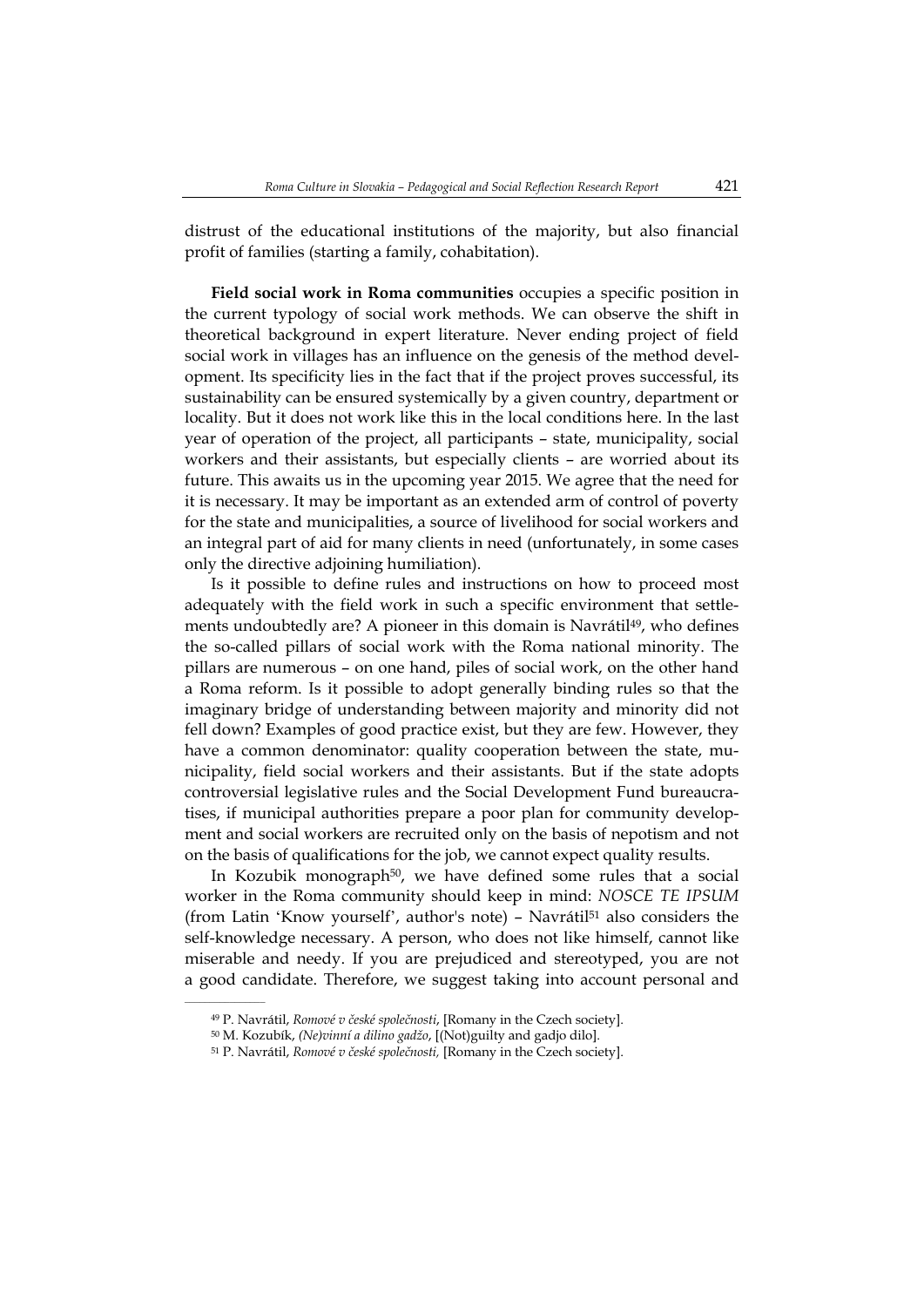"life" attitudes of candidates as selection criteria for the post of field social workers. A combination of humanity and expert information is a necessity. *COMPLEX KNOWLEDGE OF THE ROMA MINORITY* – we humbly believe that this is where we have filled the empty blank space of the forms of contemporary Roma culture. Social work is interdisciplinary. If you lack knowledge of relevant legislation, the client easily "tricks" you and instead of activation works he throws a shovel and goes to study, and so  $\text{on}^{52}$ . If you do not know anything about the culture of poverty and anthropological theory of cultures, how can you understand the context of life in the settlements? If you do not know the history of the Roma minority and basics of Romani, how can you gain honour and respect? *POWER IN SOCIAL WORK* – The institute of a special beneficiary gives considerable power to the hands of municipalities and their delegated social workers. We have witnessed unpleasant directives bordering with dressage. It is imperative for social workers to have regular supervision and socio-psychological training. It is extremely important to develop a system of the quality of work measurement for the future. *SISYPHEAN SOCIAL WORK* – a renowned sociologist Keller53 believes that social work faces an impossible task. If social inclusion does not rest on professional inclusion, it is doomed to eternal inclusion. It can only believe that the social work will continue to be a profession helping the needy people, the poor and vulnerable and not an extended arm of state power, which will "keep the underclass under control".

If we all could live the mystery of love hidden in the opening quotation of the work "... love thy neighbor as thyself...", we would not have to worry that smile, understanding and humanity would disappear. Please, do not forget it ...

## **Conclusion**

The researches representing the same phenomenon could have different character of interpretative quality, and according to radical opponents, also validity of such conceived research reports. However, the disadvantage of thick description and its supporters is at the same time its biggest benefit – not only lengthy coding, introducing categories into relationships, or statistical hypothesis verifying are important, but it depends mostly on the power of scientific imagination enabling to understand life of unknown people.

<sup>52</sup> Ł. Kwadrans, *Education of the Roma in the Czech Republic, Poland and Slovakia*.

<sup>53</sup> J. Keller, *Soumrak sociálního státu*, [Twilight of the social state], Praha 2011, p. 123.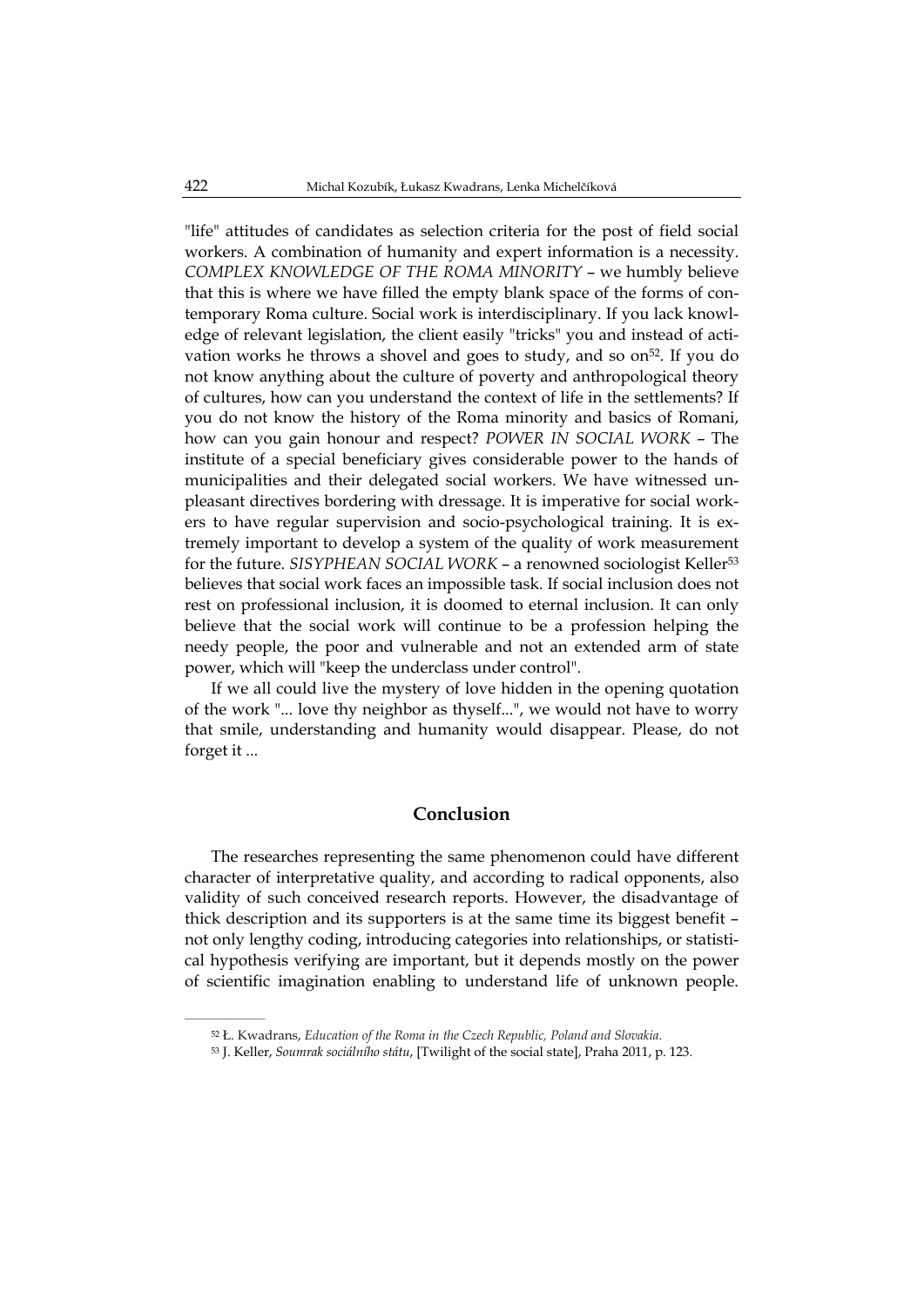Clifford Geertz sees anthropology as "soft science" in which the word "to verify" is too strong. Pursuit of culture knowledge should not arise only from description of primeval forest tribe traditions or from the providing an artifact of African warriors, but it should arise mostly from the fact to what extent the researcher is able to clarify what is happening in such communities and what is the cause for such acting. We modestly believe that knowing life in segregated locations and our findings can be valuable for field social work that lies in discovering utilitarian core of life strategies of people living in these communities.

To understand other people's culture means to reveal their "normality" without lowering their uniqueness. We may agree with this Geertz' idea. By understanding the activity of Moroccans themselves, these Africans seemed to him more logical and more unique. Our experience is also similar and it is superimposed by sincerity and immediacy of the poor Romany. Moral dilemmas of usefulness of our work accompanied us from the very first ideas and suggestions leading us to write it. Is the work itself only one step of our professional growth? Or, is it a personal and spiritual growth as well? How will the specific conclusions arising from the field research help the Romany in settlements? Samuel Augustini ab Hortis himself realized that solving problems is not in Romany segregation but in knowing these people which will enable to create better conditions for their life. The first steps of a successful progress are self-knowing multiplied by knowledge of cultural differences in the environment of settlements. We believe this is our main contribution.

#### **BIBLIOGRAPHY**

- Abrahamson P., Atkinson R., *Social exclusion in Europe: Old wine in new bottles?* 2004, [online]. [cit. 2014-03-25], pp. 119-136, Available on the Internet: <http://druz boslovnerazprave.org/clanek/pdf/1995/19-20/7/>.
- Acton T., Mundy G., *Romani culture and Gypsy identity*, University of Hertfordshire Press, Hertfordshire 1997.
- Augustini ab Hortis S., *O dnešnom stave, zvláštnych mravoch a spôsobe života, ako aj ostatných vlastnostiach a danostiach Cigánov v Uhorsku*, (translation URBANCOVÁ, V. 1994). [On the present situation, special manners and way of life, as well as other characteristics and gifts of the Gypsies in Hungary]. Von dem heutigen Zustande, sonderbaren Sitten und Lebensart, wie auch von denen übrigen Eigenschaften und Umständen der Zigeuner in Ungarn. Bratislava: DD štúdio, 1994. Wien: Kaiserlich Königliche allergnädigste privilegierte Anzeigen aus sämstlichen Kaiserl. königl. Erbläder, 1775, 1776. Num. 20-45 (1775), Num 1-14 (1776).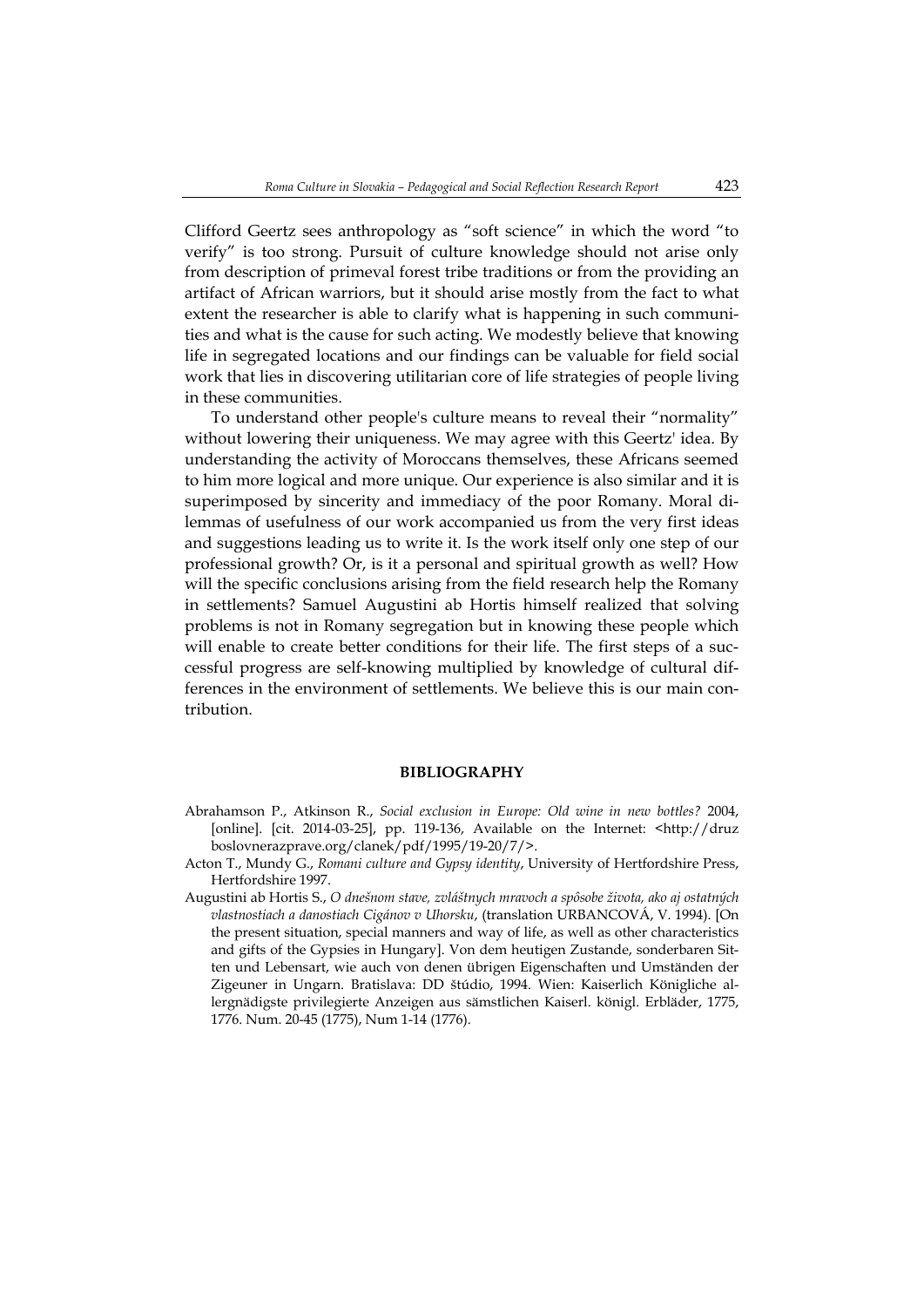- Banton M. et al., *Anthropological Approaches to the Study of Religion,* Association of the Social Anthropologist of the Commonwealth, London 1966.
- Bartosz A., *Nie bój się Cygana* [Na dara Romestar], Fundacja Pogranicze, Sejny 2004.
- Belák A., *Health system limitations of Roma health in Slovakia. A qualitative study,* EQUILIB-RIA, Košice 2013.
- Benedict R.F., *The Chrysanthemum and the Sword. Patterns of Japanese Culture*, Meridian Books, Cleveland 1967.
- *Bitka v dedine: Jara pichli vidlami aj kuchynským nožom,* [The battle in the village: They stabbed Jaro witch pitchforks and kitchen knife]. [online]. 2012, [cit. 2014-03-07]. Available on the Internet: < http://www.cas.sk/clanok/227462/bitka-v-dedine-jarapichli-vidlami-aj-kuchynskym-nozom.html>.
- Brewer J., *Ethnography*, [online]. [cit. 2014-02-10]. 314 p. Available on the Internet: < http://www.abdn.ac.uk/staffpages/uploads/soc197/Ethnography.pdf>.
- Cohn W., *Cikáni*, [Gypsies], SLON, Praha 2009.
- *Čemer*, [online]. 2008, [cit. 2013-03-19]. Available on the Internet: <http://www.edusan. sk/mam\_problem/texty.php?id=5740>.
- Daniel S., *Najvyšší čas?!* [High Time?!], [in:] [online]. *Rómovia vo verejných politikách*, [Romany in public policy], Oravec L., et al., Nadácia Milana Šimečku, Bratislava 2013. [cit. 2014-02-04]. Available on the Internet: <http://www.scribd.com/doc/ 174703144/Romovia-vo-verejnej-politike-odpo%C4%8Det-prveho-roku-vlady-Roberta-Fica>.
- Dávidová E., *Cesty Romů. Romano drom,* [Paths of the Romany], Univerzita Palackého, Olomouc 2004.
- Economic Policy Institute, 2002. The state of working class America 2002-03. Washington, DC: Author, 2002. [online]. [cit. 2014-02-12]. Available on the Internet: <http:// www.epi.org/publication/books\_swa2002\_swa2002intro/>.
- European Commission, 2001, Report on Indicators in Field of Poverty and Social Exclusion [online]. [cit. 2014-03-25]. 14 p. Available on the Internet: <http://www. consilium.europa.eu/uedocs/cms\_data/docs/pressdata/en/misc/DOC.68841.pdf>.
- Ferenc J., *Vyplácanie dávok v hmotnej núdzi sa od nového roku zmení*, [Payment of benefits in material need will change next year], "Romano nevo ľil", 2013, roč. 23, č. 3, pp. 10-11.
- Ficowski J., *Cyganie na polskich drogach*, Wydawnictwo Literackie, Kraków 1985.
- Fraser A., *Cikáni*, [Gypsies], Nakladatelství Lidové noviny, Praha 1998.
- Gavora P., *Sprievodca metodológiou kvalitatívneho výskumu*, [Guide to methodology of qualitative research], Regent, Bratislava 2006.
- Geertz C., *Interpretace kultur*, SLON, Praha 2000.
- Geertz C., *The interpretation of Cultures,* Basic Books, New York 1973. Verzia: [online]. [cit. 2014-02-06]. Available on the Internet: <http://monoskop.org/images/5/54/ Geertz\_Clifford\_The\_Interpretation\_of\_Cultures\_Selected\_Essays.pdf>.
- Geertz C., *Work and Lives: The Anthropologist as an Author*, Stanford University Press, Stanford 1988.
- Giddens A., *Sociologie*, Argo, Praha 2000.
- Gorski P., *The Myth of Culture of Poverty*, EL Educional Leadership, 2008, 65, 7. [cit. 2014- 02-12]. Available on the Internet: <http://sreview.soc.cas.cz/uploads/c46c2ca9fe 6dd9e8f8cdabd522f9a7cc51d06c38\_108\_nespor.pdf>.
- Hammerslay M., *Reading ethnographic research: A critical guide*, Longman, London 1990. Harrington A. et al., *Moderní sociální teorie*, [Modern social theories], Portál, Praha 2006.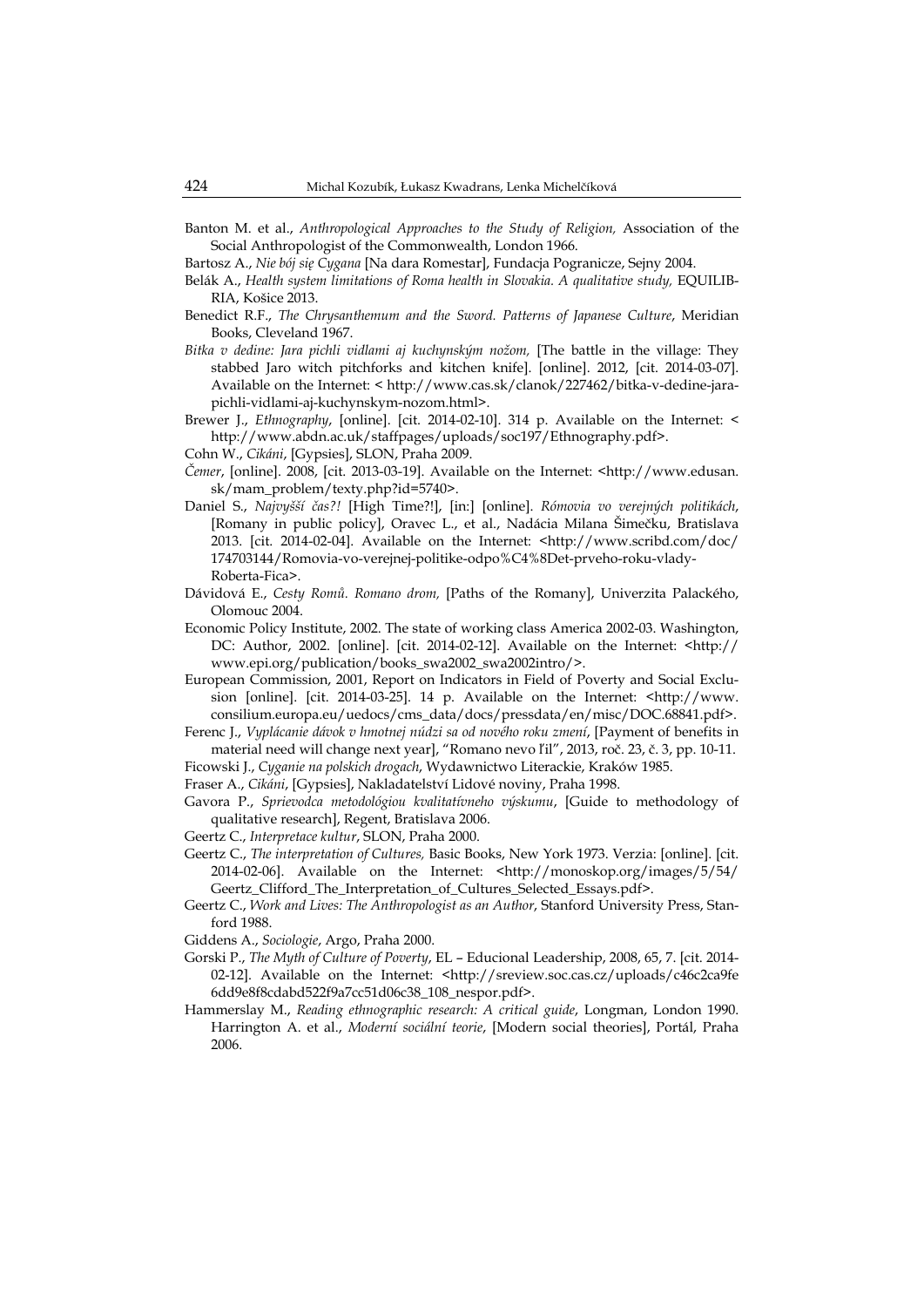Hendl J., *Kvalitativní výzkum*, [Qualitative research], Portál, Praha 2005.

- Horváthová E., *Cigáni na Slovensku,* [Gypsies in Slovakia], Slovenská akadémia vied, Bratislava 1964.
- Iversen R.R., Farber N.B., *Transmission of Family Values, Work, and Welfare among Poor Urban Black Women*, Sociology, 1996, 23, 4 [online]. [cit. 2014-02-12]. Available on the Internet: <http://wox.sagepub.com/content/23/4/437.abstract>.
- Jakoubek M., *Tradiční romská kultura*, [Traditional Roma culture], [in:] *Romské osady na východnom Slovensku z hľadiska terénneho antropologického výskumu 1999-2005*, [Roma settlements in eastern Slovakia in terms of field anthropological research 1999-2005], In Jakoubek M., Hirt T., Nadácia otvorenej spoločnosti – Open Society Foundation, Bratislava 2008.
- Jakoubek M. (ed.), *Cikáni a etnicita*, [Gypsies and ethnicity], Triton, Praha 2008.
- Jakoubek M., Budilová L., *Romové a Cikáni. Neznámí i známí. Interdisciplinární pohled*, [Romany and Gypsies. Unknown and known. Interdisciplinary perspective], Leda, Voznice 2008.
- Janík P., 2013. *Zomrel významný rómsky spisovateľ Ľudovít Didi,* [Eminent Roma writer Ľudovít Didi died], [online]. [cit. 2014-02-11]. Available on the Internet: <http://www.humanisti.sk/view.php?cisloclanku=2013090032>.
- Ježek S., *Základy kvalitatívního výzkumu*, [Basics of qulitative research], Edice Scan, Praha 1999.
- Keller J., *Teraz potrebujeme sociálny štát najviac*, [Now we need a social state the most], [in:] [online]. *Teraz potrebujeme sociálny štát najviac*, [Now we need a social state the most], ed. Necpalová M., Lysý J., Ondruś B., 2005. [cit. 2014-02-28]. Available on the Internet: <http://www.noveslovo.sk/node/20158>.
- Keller J., *Soumrak sociálního státu*, [Twilight of the social state], SLON, Praha 2011.
- Klein V. (eds.), *Kultúrne kontexty sociálnej interakcie a sociálnej komunikácie v etnicky zmiešaných lokálnych spoločenstvách. Vedecké štúdie*, [Cultural contexts of social interaction and social communication in multi-ethnic local communities. Scientific studies.], Univerzita Konštantína Filozofa, Nitra 2009.
- Kollárová Z., *K vývoju rómskej society na Spiši do roku 1945,* [On the development of the Roma society in Spiš since 1945], [in:] *Neznámi Rómovia,* [Unknown Romany], Mann A.B., Ister Science Press, Bratislava 1992.
- Kollárová Z., *O Rómoch v našom meste,* [On the Romany in our city], In Poprad, 21.4.2009, XX, č. 20, p. 6.
- Konečný S., Radičová I., *Sociálna politika vo svete a u nás*, [Social policy in the world and in our country], [in:] *Sociálna práca – Kapitoly z dejín, teórie a metodiky sociálnej práce*, [Social work – Chapters from the history, theory and methodology of social work], ed. Tokárová A., Akcent Print, Prešov 2003.
- Kozubík M., *(Ne)vinní a dilino gadžo,* [(Not)guilty and gadjo dilo], Univerzita Konštantína Filozofa v Nitre, Nitra 2013.
- *Kresťanská misia Maranata.* [Christian mission Maranata]. [online]. [cit. 2014-3-21]. <http://kmmaranata.sk/>.
- *Kto sme.* [Who we are]. [online]. [cit. 2014-3-21]. <http://kmmaranata.sk/kto-sme/>.
- Kwadrans Ł., *Education of the Roma in the Czech Republic, Poland and Slovakia gap confrontation between expectations and reality – comparative research, Foundation of Social Inte*gration Prom, Wroclaw 2011.
- Kwadrans Ł., *Roma Identity Sociological Reflection*, [in:] *Roma in Visegrad Countries: History, Culture, Social Integration, Social Work and Education*, eds J. Balvin, Ł. Kwadrans,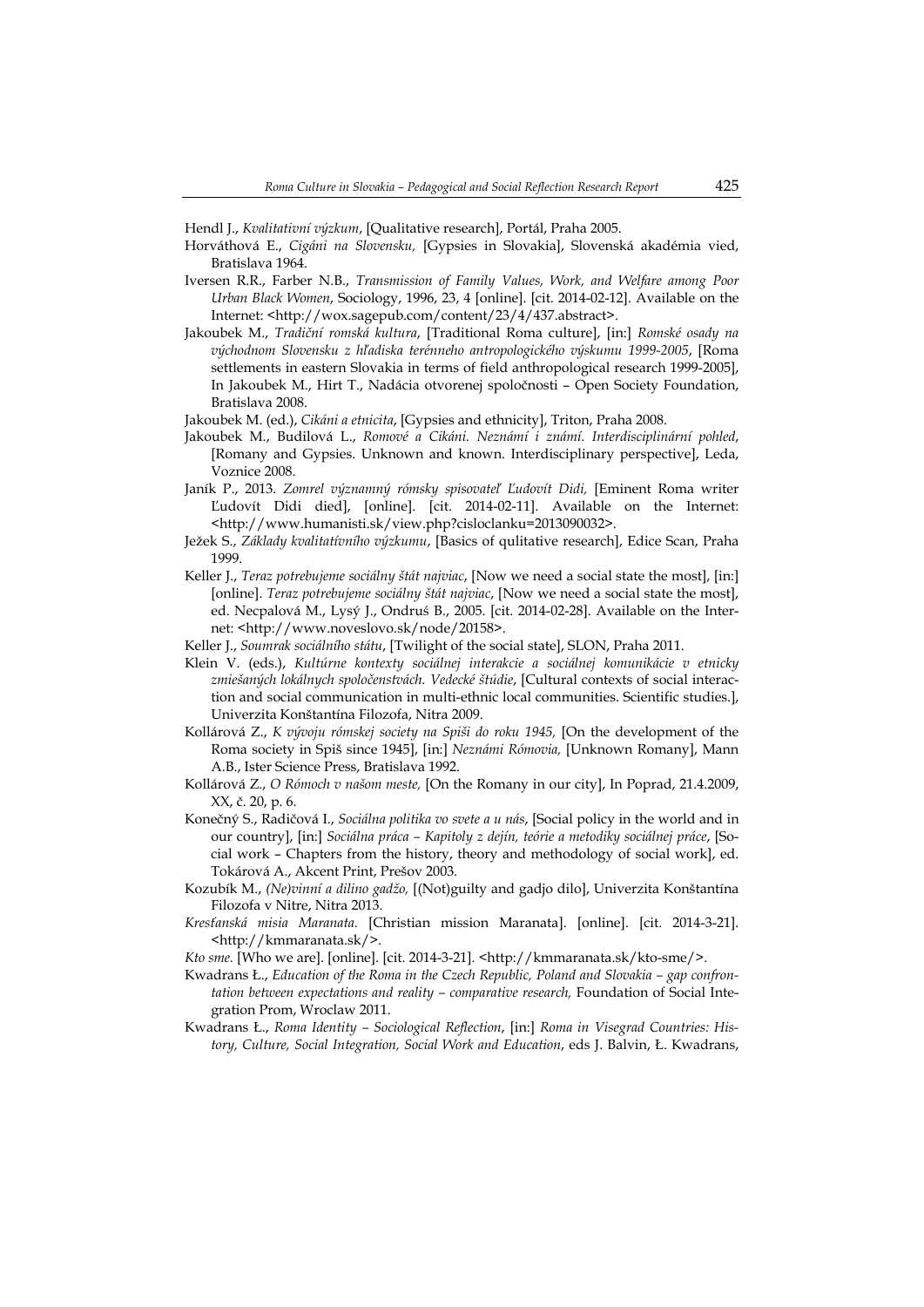H. Kyuchukov, Foundation of Social Integration Prom, University of Silesia, Wroclaw 2013.

- Lehoczká L., *Kultúrna identita Rómov*, [Cultural identity of the Romany], Univerzita Konštantína Filozofa v Nitre, Nitra 2006.
- Lužica R., Tancoš J., *Zatratení a zabudnutí*, [Damned and forgotten], Iris, Bratislava 2002.
- Mareš P., *Sociologie nerovnosti a chudoby*, [Sociology of inequality and poverty], SLON, Praha 1999.
- Matulay S., *Rómovia cez prizmu sociologického výskumu*, [Romany through the prism of sociological research.], Univerzita Konštantína Filozofa v Nitre, Nitra 2003.
- Maximoff M., *Sudba Ursitorů*, [The Ursitory], Argo, Romano Džaniben, Praha 2007.
- Mirga A., Mróz L., *Cyganie. Odmienność i nietolerancja*, Wydawnictwo Naukowe PWN, Warszawa 1994.
- Mušinka A. (ed.), *(Ne)legálne osady*, [(Il)legal settlements], Ústav rómskych štúdií, Prešov 2012.
- Mušinka A., *Podarilo sa*, [We have succeeded], Ústav rómskych štúdií, Prešov 2012.
- Mušinka A. (ed.), *Rómska marginalia,* [Marginality of the Romany], Centrum antropologických výskumov, Prešov 2004.
- Navrátil P., *Romové v české společnosti,* [Romany in the Czech society], Portál, Praha 2003.
- Nešpor Z., *Problém subjektivního smyslu jednání v díle Maxe Webera, Clifforda Geertze a Rudolfa Bultmanna,* [The problem of the subjective sense of the meeting in the work of Max Weber, Clifford Geertz and Rudolf Bultmann], [online], Sociologický časopis [Czech Sociological Review], 2002, 38, 5. [cit. 2014-02-06]. Available on the Internet: <http://sreview.soc.cas.cz/uploads/c46c2ca9fe6dd9e8f8cdabd522f9a7cc51d06c38\_1 08\_nespor.pdf>.
- Oláh V., *Romipen.* [in:] *RozumMění. Literatura Romů ve výuce (nejen) romských žáků,* [Understanding. Roma literature in teaching (not only) of Roma pupils], eds L. Houdek, R. Patočková, Kher, Praha 2013.
- Ondrejkovič P., *Sociálna patológia*, [Social pathology], Veda, Bratislava 2001.
- Ondrejkovič P., *Úvod do metodológie spoločenských vied*, [Introduction to the methodology of social sciences], Regent, Bratislava 2005.
- Ondrejkovič P., Majerníková J., *Vysvetlenie, porozumenie a interpretácia v spoločenskovednom výskume*, [Explanation, understanding and interpretation in social sciences research], VEDA, Bratislava 2012.
- Oravec L. et al., 2013. [online]. *Rómovia vo verejných politikách*, [Romany in public policy], Nadácia Milana Šimečku, Bratislava 2013. [cit. 2014-02-04]. Available on the Internet: <http://www.scribd.com/doc/174703144/Romovia-vo-verejnejpolitikeodpo%C4%8Det-prveho-roku-vlady-Roberta-Fica>.
- Percy-Smith J., *The contours of social exclusion*, [in:] *Posun od merania chudoby k meraniu sociálneho vyčlenenia*, [Shift from poverty measurement to social exclusion measurement], ed. R. Džambazovič, FES, Bratislava 2004.
- Podolinská T., Hruštič T., boh medzi bariérami sociálna inklúzia rómov náboženskou cestou, [God between barriers – Social inclusion of the Romany by religious path], Ústav etnológie SAV, Bratislava 2010.
- Ponduša P., *Rómovia v obci Hranovnica*, [Romany in Hranovnica], [in:] *Hranovnica,* ed. P. Roth, Obecný úrad, Hranovnica 1998.
- Rác I., *Hodnotiaca správa o podpore kultúry národnostných menšín, o stave národnostného školstva a používaní jazykov národnostných menšín za rok 2012. Rómska národnostná menšina,* [Evaluation report on the support of the culture of national minorities, situation of